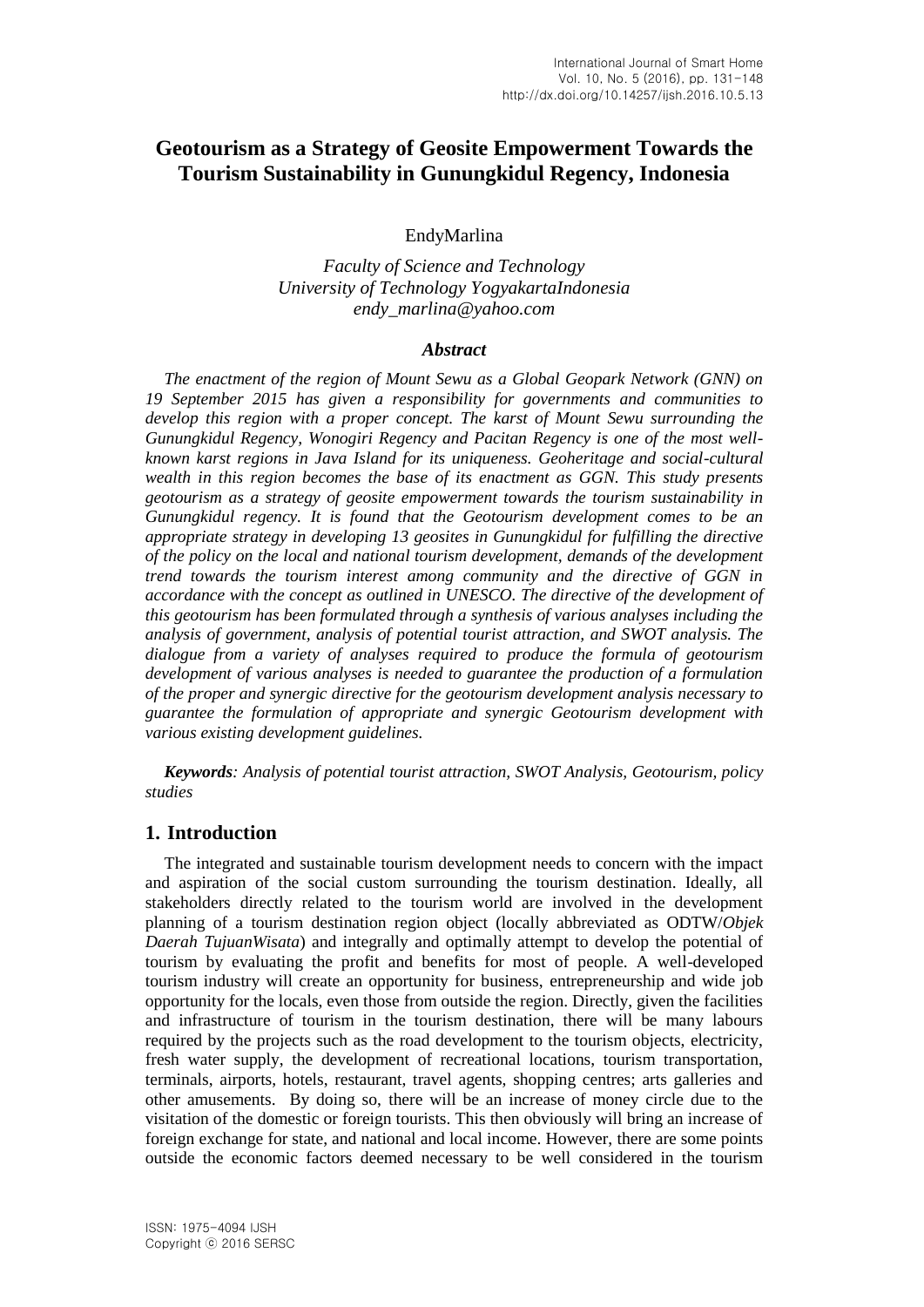development such as maintaining the preservation of social culture of the locals, beauty of nature and harmony of the perception of all social components related to the directive of the tourism development.

The issue on the empowerment of living environment and natural resources today is mostly used as a base of the regional development. This is in line with the Law of Spatial Planning No. 26 of 2007 stating that the spatial planning is an effort to manage the distribution of the activities in space giving the geographical expressions towards the economic, social, cultural and ecological policies. To support the achievement of this objective, the capacity and the independence of the society need to be improved and facilitated as regulated in the Law No 23 of 1997 mentioning that society has an equal chance to participate in the management of living environment directed to improve the independence, empowerment and partnership with the society. Gunungkidul Regency in Special District of Yogyakarta is located in the Southern Java Island, Indonesia as shown in Figure 1. This regency has a tropical climate with the area topography dominated by the Karst hills. Some places even have some natural caves and underwater rivers.



**Figure 1. Position of Gunungkidul in Java Island in Indonesia**

Gunungkidul is located in the spread of Mount Sewu that is spread covering the regency of Gunungkidul, Pacitan and Wonogiri. This region becomes special for having 33 geosites, spread in 33 geosites; 13 of which are located in Gunungkidul Regency in Special District of Yogyakarta); 7 geosites in Wonogiri Regency (Central Java) and 13 geosites in Pacitan (East Java). The karst region of Mount Sewu has been defined as National Geopark since 13 May 2013 – even in 19 September 2015 it was also defined as the Geopark Global Network. To support this, the geopark management in Gunungkidul Regency is well planned in accordance with the direction of the concept of geopark development as regulated by UNESCO. This concept integrates the management of geological *heritages* with *cultural heritages* of a region for three main purposes: conservation, education and sustainable development. Thus, the existence of geopark not only brings a mission of conservation and economy like a park that has various attractions but also must be able to be an educative media and local community empowerment.

One of the ways of the geopark use that can accommodate these roles is by developing it as a tourism attraction object. This is in line with the directive of the development of Gunungkidul Regency in which most of its local incomes are from the tourism sector.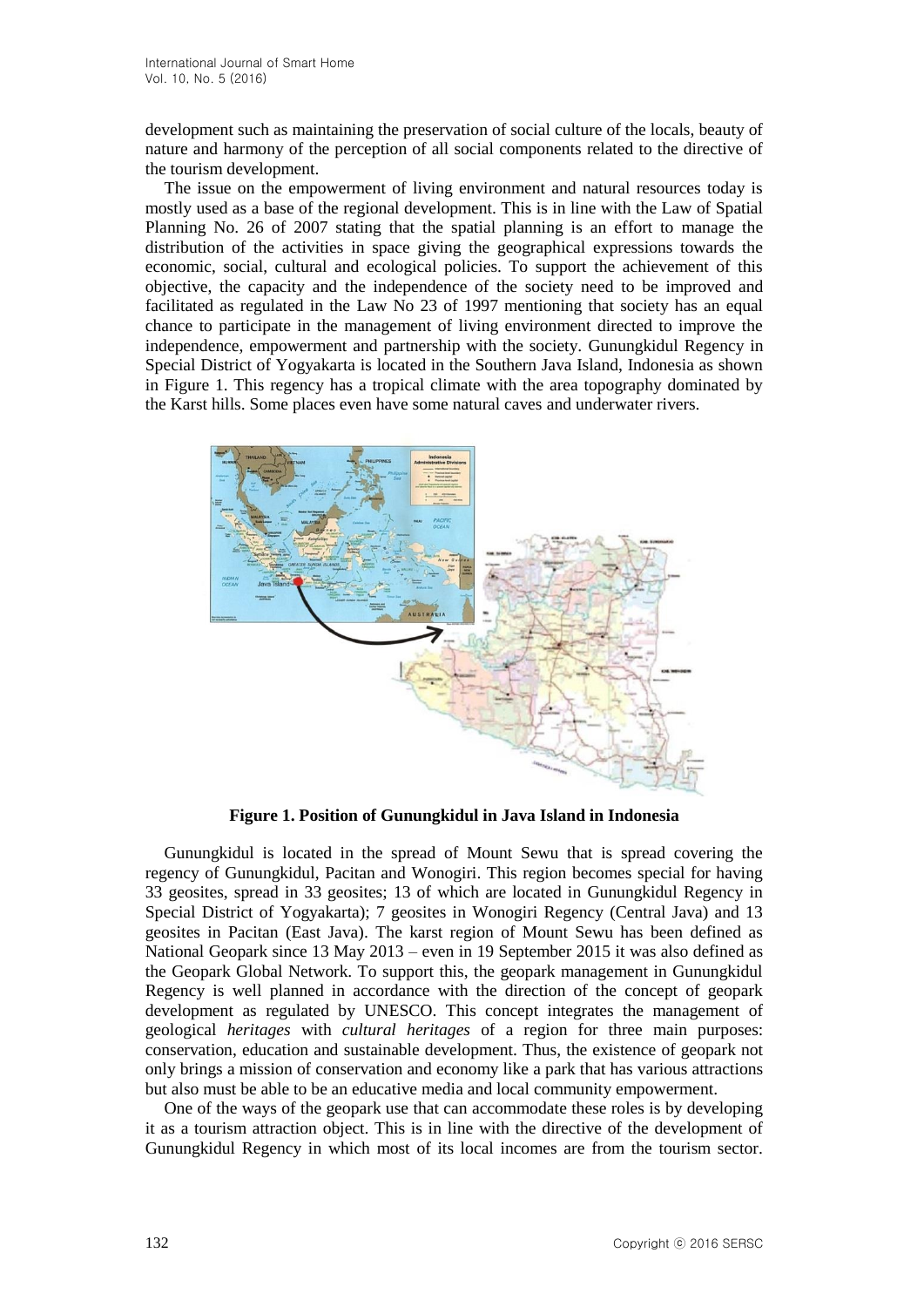Since the last decade, the tourism sector has been becoming a mainstay sector in Gunungkidul Regency for its significant increase, as shown in Figure 2.





Source: Book of Tourism Statistics in Special District of Yogyakarta, processed.

UNESCO recommends the concept of Geopark management with the main target of the sustainable use of *geodiversity, geoheritage,* and *bio-cultural diversities* for the interest of public and environment surrounding. In line with this, to support the recognition of UNESCO towards the geopark of Mount Sewu – particularly in the area of Gunungkidul Regency, this research is purposely to obtain a formula of geosite development in Gunungkidul Regency. This comes to be important as the issue on the environment sustainability is one of national strategic issues. The urgency of this research includes a number of aspects:

- a. Research urgency in the perspective of environmental aspect:
	- 1) *Geodiversity* and *Geoheritage* as the nonrenewable resource
	- 2) *Geodiversity* and *Geoheritage* have valuable knowledge useful for human and environment surrounding.
	- 3) *Geodiversity* and *Geoheritage* is vulnerable towards any disturbances and highly prone for any anthropogenic activity
	- 4) *Biodiversity* is an environment wealth that has an absolute role towards the environment balance.
- b. Research urgency in the perspective of social-cultural aspect:
	- 1) *Cultural diversities* contains the local wisdom that has a big power in the development
	- 2) The independence of tourism enterprise is a basic capital that is able to support the achievement of development purpose.
- c. Research urgency in the perspective of economic aspect:
	- 1) Database of the potential of *geodiversity, geoheritage,* and *bio-cultural diversities*  is the basic capital in the tourism enterprise development in Gunungkidul Regency in line with Main Plan of the Tourism Development in Gunungkidul Regency in the period of 2011 to 2025 mandating the local tourism development to be directed to realize Gunungkidul as a natural-based tourism destination with the support of a sustainable culture, competitive to advanced, independent and prosperous society.
	- 2) A previous research showed the existing magnitude of tourism in one side and challenge to enhance the community independence in attempting to improve their welfare.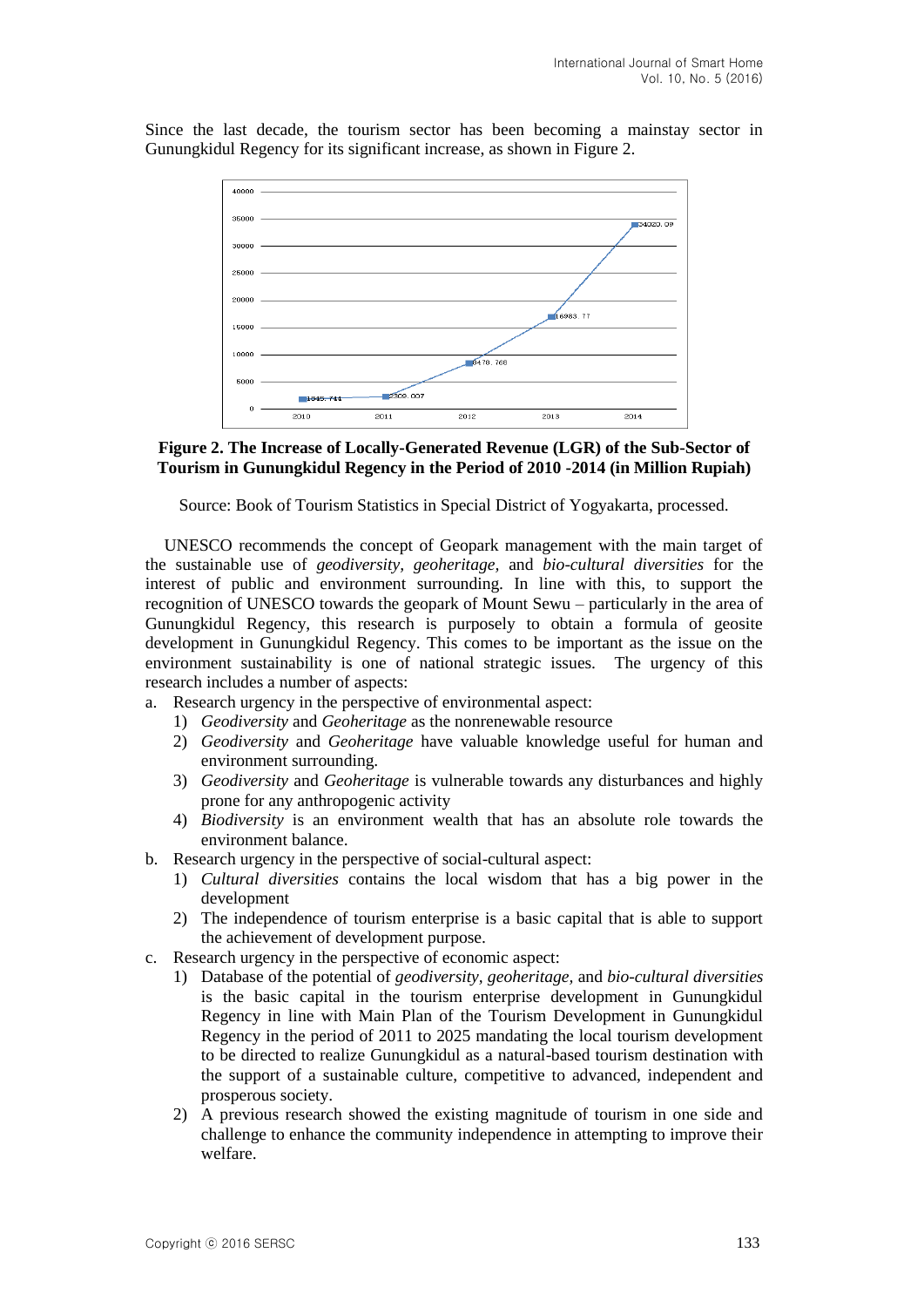3) The independence of tourism enterprise comes to be an accurate strategy in the program of social prosperity improvement.

The rest of this paper is organized as follow. Section 2 describes material and proposed methodology. Section 3 presents results following by discussion. Section 4 presents conclusion and highlight future works.

## **2. Materials and Methodology**

The keyword in the recommendation of UNESCO towards the management of Geopark is the sustainable utilization. This is supposed to be balanced with a sustainable development, referring to a development to fulfil the today needs without lessening the competency of the future generation to fulfil their needs. The principles of sustainable development include (1) giving guarantee the even distribution and social justice; (2) respect the diversity; (3) Using an integrative approach and (4) Asking the long-term perspective (Djajadiningrat, 2001).

There are two essential concepts in the sustainable development: (1) the concept of needs – an essential need to sustain human life and (2) the concept of limitation coming from the condition of technology and social organization towards the ability of environment to fulfill the today and future needs. To meet those two concepts, it is necessary to fulfil the following requirements (Djajadiningrat, 2001): (1) Ecological sustainability, (2) Economic Sustainability, (3) Social-Cultural Sustainability, (4) Political Sustainability and (5) Sustainability of Defense and Security. In relation to the sustainable tourism development, it needs to concern with how the tourism destination object (ODTW) can be developed without disturbing the existing environmental ecosystem and ignoring the interest of the local community for a better life.

As stated by Mathieson and Wall (1982), tourism is a complex phenomenon that involves a movement of people to one place outside the place they are living in which the activities conducted involves various parties including the activity that uses certain tourism facilities. According to Gartner (1996) as cited by Sudiarta (2011), tourism is also seen in many aspects including physical or environmental aspect. This activity is not apart from the effect emerged particularly the one impacting the social-cultural, economic and physical environment aspects. Tourism has a wider spectrum that is an open system of a number of main elements that have a direct interaction with nature, those are human, tourists, area doing the activity, destination of area and economic-industrial elements (Leiper cited by Gartner, 1996). Entirely, this element is arranged in various functions that interact physically, technologically, socially, culturally, economically and even politically.

Given the enactment of Law No. 32 of 2004 on Regional Government, various efforts for the development of regional potential come to be interesting and even this has been attempted by various parties for the optimal utilization. Many possibilities in all sectors are sought to be developed in a way to contribute to the success in the governance implementation as also occurred in tourism sector. In many cases, tourism comes to be the potential of the focus on the policy orientations to boost the contribution of regional revenue. This then will create the excessive exploitation of the tourism assets in certain areas. In general, there are still many obstacles that cause the tourism management in the area of Gunungkidul Regency not optimal, including:

a. Low added-value. This is related to the creativity, innovation and lack of competency in interpreting an opportunity. In many considerations in tourism development, sometimes, it is not realized that actually there is a tourism asset that, if well managed, can have a promising added value. However, many today assets or objects that still have a low added-value making them less noticed. This cannot be apart from the lack of creativity, innovation and interpretation of government, actors or even the society itself.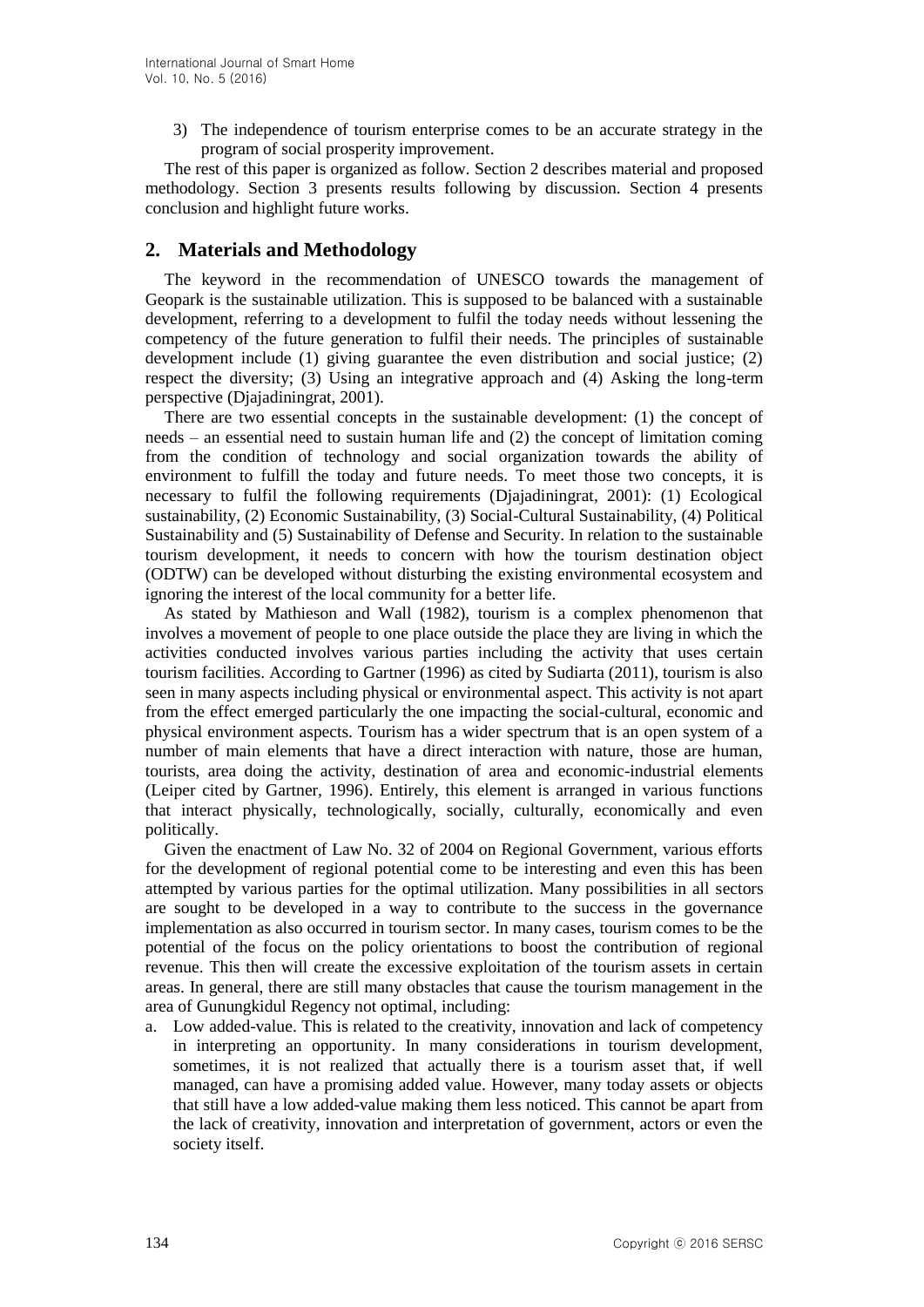- b. The low involvement of the stakeholders. It is related to the unpreparedness of society and lack of facilities from the related parties. To see whether potency can be a tourism object is always related to the willingness of society to actively and positively participate in development, management and maintenance for it. If one of the elements is not fulfilled, it then can cause the tourism development unbeneficial. Hence, the local community must be given an access or facilitation to be ready to be involved in developing, managing and using the existing objects as active participants – not as the passive ones.
- c. Physical orientation, being lulled for the natural wealth and culture as a power considered as a given. This can make the parties competent in tourism view that the asset merely is as a finding; then implementing a policy that the finding needs to be commercialized simply with beauty covering the object as the only one criterion to determine the prospect of its development and marketing. The success of a tourism potential to be a tourism object or to be commercialized actually needs more requirements both in technical, administrative and local values aspects.
- d. Lack of understanding from a number of stakeholders. Given the existence of various changes, including the change in government, institution and policy as an impact of the local autonomy, culture shock occurs in any levels. If this occurs continually, then it possibly can emerge a disadvantageous dilemma in the tourism development.
- e. Short-term orientation to obtain the profit. Continuity in long-term thought needs to be enhanced in responding the tourism development particularly for non-renewable tourism objects. Sometimes, the short-term interest seems to be more promising but this obviously must consider about its long-term utility.
- f. Lack of togetherness among the tourism actors with other sectors. It is important to note that the complement excellence of a tourism asset is also necessary to be a consideration for the tourism developers that may come from any elements such as government, travel agents, or tour guide. To make tourism better, there is a need to create an equal implementing step in accordance with each competency to prevent any overlap in utilizing the existing tourism asset. Without any togetherness in a tourism development, the outcome in tourism development will not be optimal.

Cited from Holden (2000), Peter Mason (2003) in his writing, it is stated that the environment or physical condition is one of the important factors in tourism. This has been realized in last decade in which the tourism is highly reliant upon the physical condition and environment both as the main attraction of tourism itself and as a place where the tourism activity occurs. The interaction between environment and tourism is complex and symbiotic; both are dependent to each other.

### **2.1. Mechanism of Tourism Implementation**

The authoritative implementation of Local Government related to the local autonomy particularly in tourism sector needs to be supported and stimulates the achievement of local autonomy by improving a mechanism in the main implementation of tourism in terms of the quality of public service that is competence in developing a better, faster and simpler service. In the tourism implementation, based upon the administration of tourism development, the government only acts as a regulator/facilitator and booster. It only runs the function of technical guidance; while the private parties are given a wider authority and supports. The mechanism expected is when the private parties act as the frontline and dominates in the tourism development.

In the tourism implementation, the first measure needed to be done is to understand some issues that will be the base in developing the following tourism. These issues can be in the form of issues, positive impact, negative impact and willingness of a group of societies/entrepreneurs and the development planning as the potential and drawbacks in tourism development. Then, the issues are inventoried and all parties related to tourism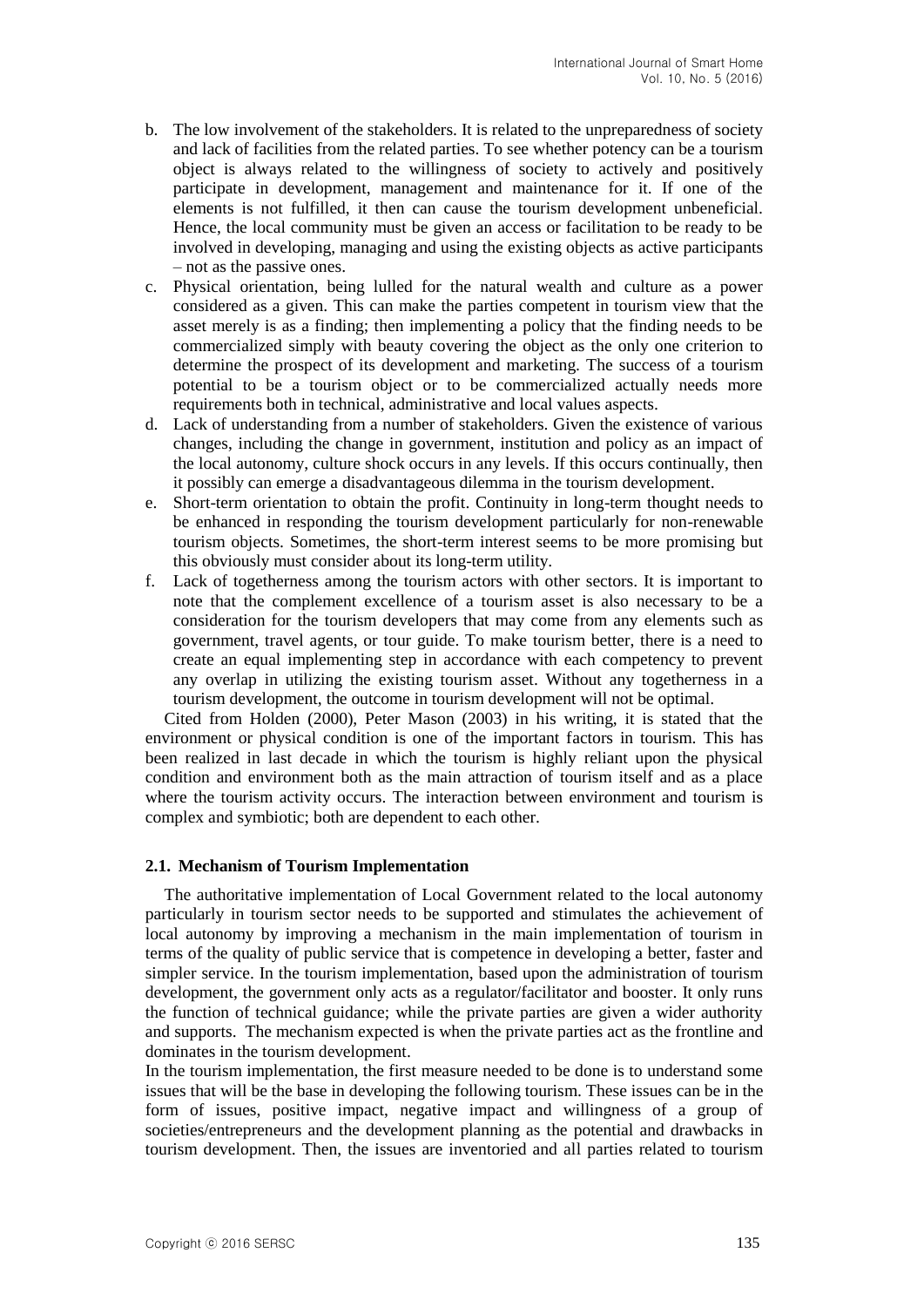must be in agreement and are able to unanimously answer the issues objectively and logically.

The identification of potential and drawback is conducted to collect the data and information about the potency and drawback as well as a general condition of a region that will be developed as a tourism destination area. The activity of identification of potency and drawback includes the aspects of attraction and uniqueness of nature, ecological/environmental condition, social, cultural and economic condition, region allocation, facilities and infrastructure, potency of market share of ecotourism and funding.

From the result of identification of potency and drawback, furthermore, the analysis of potency and drawbacks is given covering the following points: legality aspect and legal bases, resource potential and nature uniqueness, business analysis, analysis on environmental impact, economic analysis (cost and benefit analysis), social analysis (community participation), and analysis on lay-out.

The development of geosite as geotourism is an accurate strategy in line with the government directive. This is stated in Regulation of Indonesia Republic No.5 of 2011 on the Master Plan of National Tourism Development in the Period of 2010-2025 explicitly stating that one of the tourism potencies that can be developed in Indonesia is the type of natural tourism. Meanwhile, in the Strategic Plan of Directorate of Tourism Destination Development in 2012-2014, it is mentioned the development of one of tourism destinations is the geotourism destination related to the geological formations or sites. In line with this policy, in the Master Plan of Local Tourism Development in Gunungkidul Regency in the period of 2011-2025 it is said that the local tourism development is directed to realize Gunungkidul as the natural-based tourism destination supported by a sustainable culture, competitive to advanced, independent and prosperous society.

As stated in Law No. 10/2009, tourism is a kind of activity supported by any facilities and service provided by society, entrepreneurs, Government and Local Government. Also stated by Surjanto (1985), to fulfil the needs and service, tourism must be supported by any components including (1) Tourism Object and Attraction, also called as tourism attraction in the form of all cultural and natural attraction, and any activities that can attract the tourists to come; (2) Transportation and Infrastructure to support the accessibility in term of the issue on reaching the tourism site and (3) Amenities, covering a number of facilities provided by tourism object. With different ways, as stated by Yoeti (1983), the development of a tourism destination object must fulfil 3 requirements:

- a. The area must have "*something to see*", meaning that in that area, there must be a different tourism object and tourism attraction different from other places or it must have a specific attraction.
- b. The area must be provided "*something to do*" meaning that in that area, in addition to many things to see; it also must be supported by the recreational facilities making the visitors comfortable to stay longer.
- c. There must be "*something to buy*" in the area, meaning that there are facilities for buying gifts.

In line with the development of local tourism, the geotourism in Gunungkidul Regency that is based on natural potential needs to be developed with a sustainable principle. This principle makes a balance between social purpose, economic purpose and environmental purpose; all of which are directed to how the tourism development can give a long-term profit for society and stimulate the responsibility, ethics and attitude improvement. Based on the explanations above, the geotourism in Gunungkidul Regency is highly suitable to be developed using the Geotourism concept.

Summarizing all policies and directives of the existing development, the geotourism development needs to fulfil the following points:

a. *Geologically based*. It means that the object/place/location used as a geotourism area is the formation of the geological process.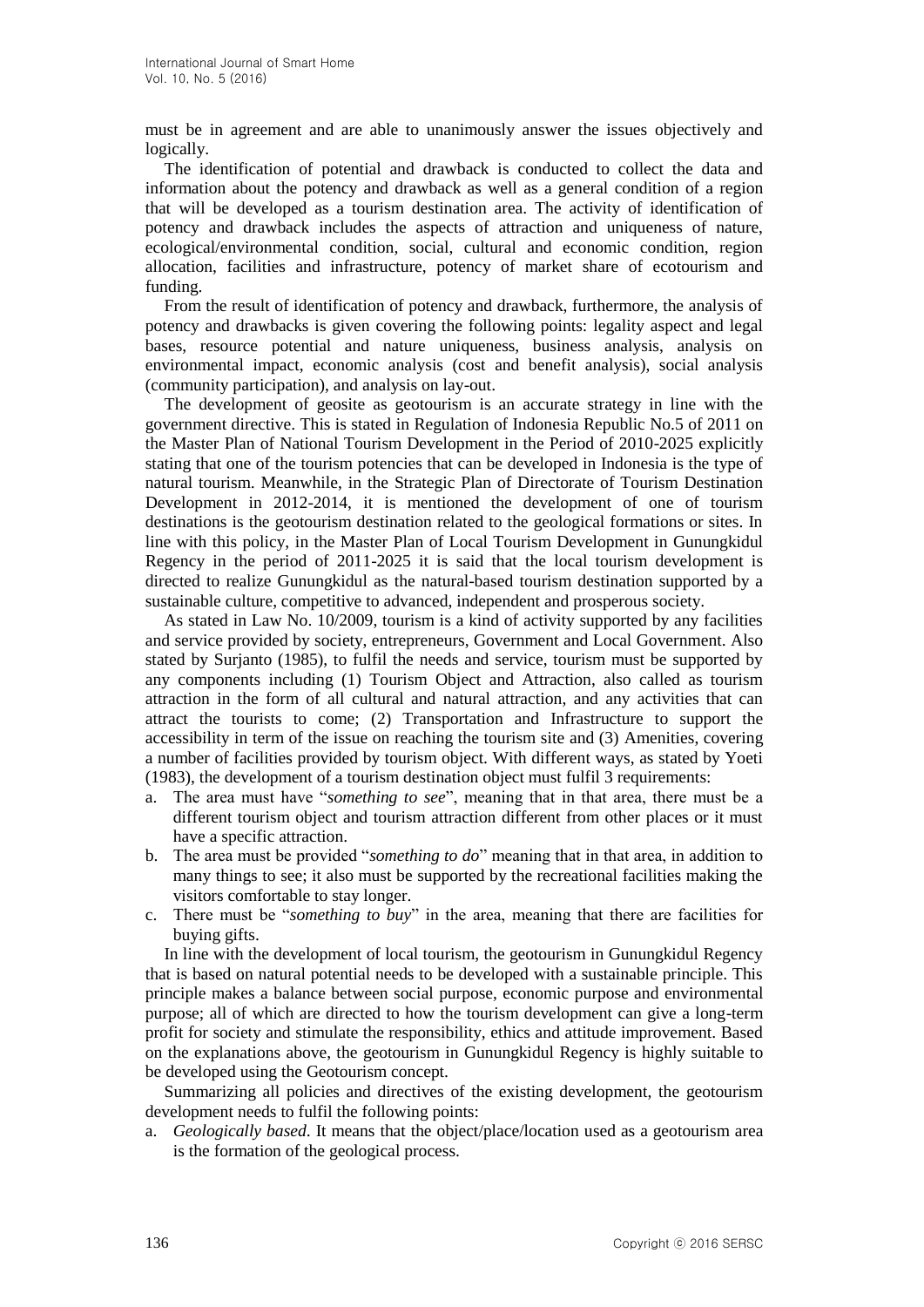Based on the geological condition, 13 geosites in Gunungkidul Regency are the natural wealth with the high potential of tourism attraction. As a geological wealth, moreover defined as a Geopark Global Network, this potency must be protected to make the conservation principle will be a strong base in its development. This is in line with the opinion of Hose (1996, 2000) saying that the definition of Geopark can be understood through its essence, function and implementation as the components interacted with nature and life on earth. The tourism attraction in the development of geotourism includes the potentials of *geodiversity, geoheritage,* and *bio-cultural diversities* in Geosite in Gunungkidul Regency. Therefore, the concept of Geopark comprises three basic essences:

- 1) As a region that has an essence as a geological inheritance that needs to be preserved as a place to apply the strategy of sustainable economic development conducted through the good and realistic management structure.
- 2) Geopark implements to give an opportunity for the creation of job vacancy for the local community in terms of gaining the real economic benefits commonly through the sustainable tourism activities.
- 3) In the frame of geopark, the geological inheritance object and the geological knowledge share with the public. The existing geological elements and natural spread are correlated to the natural and cultural aspect.
- b. Sustainable, the development and the management of geotourism site must be sustainable to maintain its preservation.
- c. Geologically informative, equipped with the information about the history of the geological formation. Thus, the tourists are able to understand about occurrence of the natural process.
- d. Locally beneficial, providing benefits for society/community living nearby.
- e. Tourist satisfaction, providing satisfaction physically and psychologically for the visitors.

The concept of geotourism is a new concept of tourism development in Indonesia. A natural-based tourism development concept previously known is Ecotourism. As stated by Ministry of Tourism and Creative Economy of Indonesia Republic, Ecotourism is a concept of a sustainable tourism development concept aimed to support any efforts of environmental preservation (nature and culture) and to improve the economic benefit for local community and local government. In general ecotourism can be defined as a form of nature-based tourism. Meanwhile, according to Ceballos-Lascurain, ecotourism is a form of travelling in which the natural environment becomes the main focus. However, much more than that, ecotourism, as stated by IUCN (now to be World Conservation Union, 1996), is a travelling and visitation to a natural areas that are mostly untouched before with an aim to enjoy and respect the nature (and any social aspects on it) to encourage other activities; namely natural conservation that has a negative impact on the minimum environment and give a maximum social-economic impact on society nearby. Ecotourism is a sub-component of a sustainable tourism.

Ecotourism and nature-based tourism in common takes the areas in the protected zone, conservation areas, remote areas with exceptional nature beauty, ecological area and cultural heritage area. Citing Chafe (2005, 2007) in the writing of Wearing and Neil (2009), though many conflicts in the interpretation about ecotourism in the tourism industry, one thing to be highlighted is about the increasing awareness and global growth in the ecotourism sector in which this cannot be seen merely as a trend in tourism but this reflects a fundamental change in terms of how people interact with nature. Compared with this concept, geotourism has a higher complexity and wider scope of development as seen in Figure 3.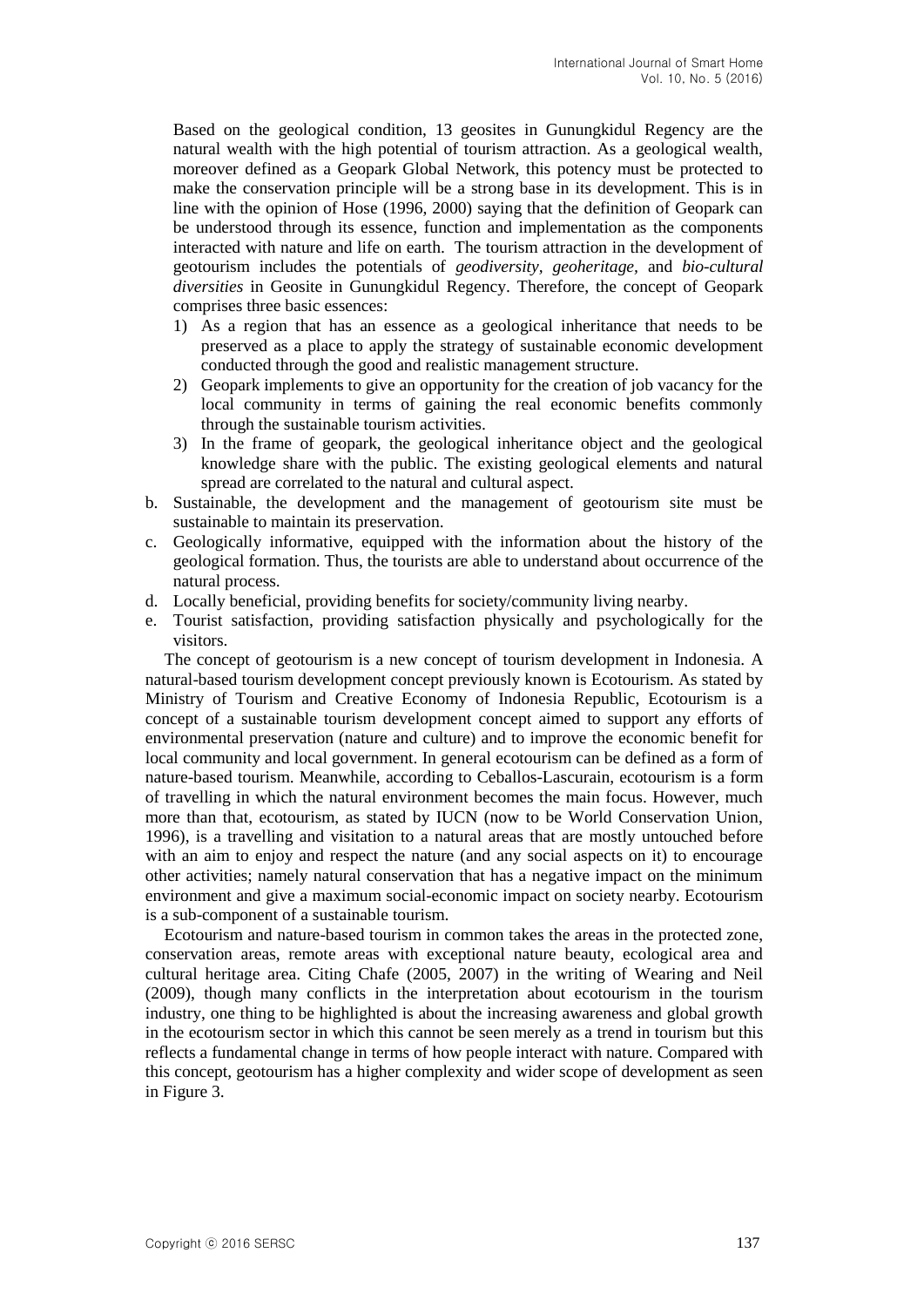

**Figure 3. Scope of Tourism Development with the Geotourism Concept**

Karst of Mount Sewu covering the region of Gunungkidul, Wonosari and Pacitan is one of the most famous karst areas in Java Island for its uniqueness and typicality. Karst is a landscape commonly characterized with the closed depression, surface drainage and caves. This area is formed particularly by the stone dissolution, mostly limestone. Geologically, Mount Sewu has been formed from the Neogene limestone (Middle Miocene) with the thickness at more than 200 m. Its morphological typicality has made Mount Sewu to be established as *Geopark* (Earth Park) in Indonesia.

Seen from the Plate Tectonic Theory, Indonesia is located in the joint of three big plates. The dynamics of earth crust has caused the geological disaster in the form of volcano eruption, earthquake, tsunami and slide. It also results in geological resource and the emergence of geological phenomena in the form of landscape, structure and any types of abundant stone/mineral and fossils later forming the geosite wealth potential to be developed to be a geopark in Indonesia. Geology has a significant influence towards the civilization and diversity on earth. Since the paradigm shift in the utilization of the geological resources from extractive to conservative, a number of geologists competitively arrange a concept of geological conservation that can be in synergy with the sustainable development without declining the meaning of the protection towards the stone exposure (geosite), landscape (*morfosite*), and all elements contained in it (Permadi, Reza, 2014). The initiative of UNESCO (*United Nation Educational, Scientific and Cultural Organization*) to support the geopark is a response towards the big needs for the international framework as aspirated by a number of countries to enhance the protection of *geoheritage*.

Planning refers to a process of making decision about what thing must be done in future and how to do it. As stated by Kusmayadi (2004), planning must consider with the today state realistically and potential factor that can be developed. Page and Ross (2002) defined the plan as a process with certain purpose that will be targeted, controlling and monitoring any changes that will occur for maintaining the sustainability of the area and for adding the experiences of tourists towards the region or location. In this case, Hall (2000) revealed that if the tourism plan has been suitable/in line with the trend of regional plan, then the tourism is not always seen as the main focus in the planning process. In Gunungkidul regency, there are 13 geosites established as an international geopark. With this wealth, as an initial plan step, it is necessary to do a study on the potency to formulate a development plan suitable with the existing condition and in line with the directive of local and national tourism directives. The tourism plan covers the following aspects (Dimjati, 1999):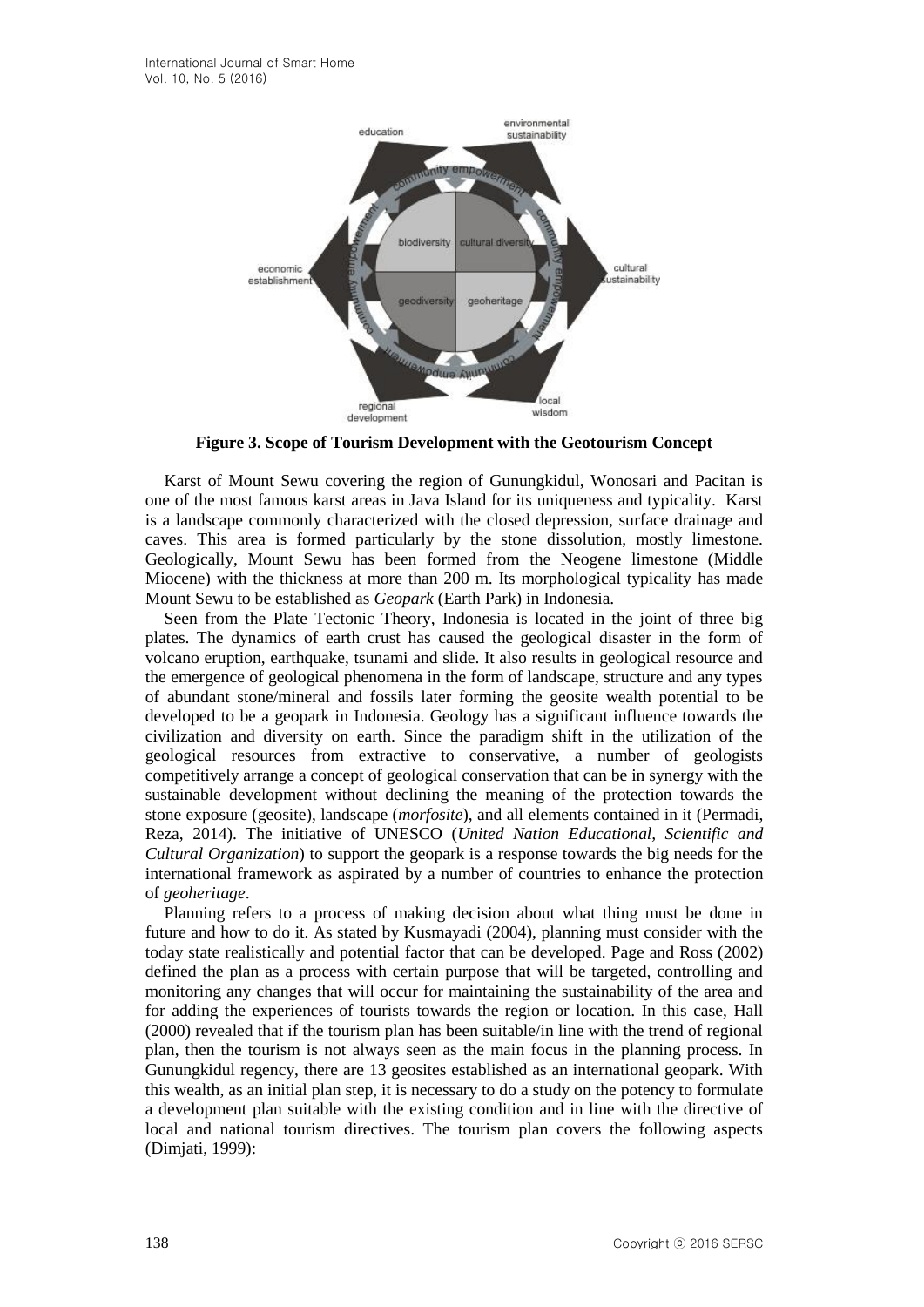- a. Tourist aspect  $-$  it is necessary to be analysed for the characteristics of the tourists that are expected to come
- b. Transportation aspect  $-$  it is about how the available transportation facility is good either from the home land or the transportation to the tourism object.
- c. A*ttraction*/tourism object in term of what is seen, done and bought in the tourism destination area visited.
- d. *Service facilities*.
- e. Information and promotion aspect  $-$  it is about the promotion methods to be done through the advertisement and available packet.

### **3. Results & Discussion**

The tourism development needs to be well planned to minimize any impacts that might occur. The impact of tourism according to Prajogo (1976) refers to the tourism indication that can be in the form of conflict or significantly positive or negative impacts. At best, the positive impacts can be duplicated and the negative ones can be prevented. Of the impacts that might occur, it is the physical impact including the environmental impact. The environmental impact can be about the condition that can impact the ecological condition and original habitat of the tourism area. Some of negative impacts of tourism are related to the more increasing number of tourists compared to the capacity of the environment to accommodate the utility or know as *carrying capacity*; as a consequence, there will be a significant pressure towards the nature. According Mason, (2003), the positive impacts can be in the following forms:

a. Tourism can stimulate the growth of the monitoring and applied steps for the protection of environment and /or landscape and/or wild life

- b. Tourism can help to introduce the existence of the National Park or Conservation area
- c. Tourism can introduce and promote the existence of heritage building and/or area
- d. Tourism can bring a profit as a funding source of a region

On the other hand, a number of negative impacts commonly occurred include (Mason, 2003):

- a. Tourists tend to litter the rubbish and makes the tourism site dirty
- b. Tourism can make people or vehicles more crowded
- c. Tourism contributes to the water pollution and coastal areas.
- d. Tourism can create erosion
- e. Tourism can create some unintended developments
- f. Tourism can create any disturbances and damage on the habitat of wild life

An uncontrolled tourism activity can be a threat to environment. As revealed by UNEP (United Nations Environment Programme), the main impact of tourism on environment is divided into three main points: lack of natural resources, increasing pollution and impact on ecosystem. The tourism activity can create a great pressure for the local resources such as energy, water, forest, soil and wild life. Frequently, forest is negatively affected due to the deforestation and land clearing for parking area or public facilities.

Tourism also can create other impacts such as pollution (air emission, noise, solid waste, liquid waste or visual pollution). Emission from the transportation and energy production can create acid rain and photochemical pollution. At the global level, it will impact on the global warming. The noise pollution can also change the attitude of animals towards the pattern of their natural activities. This indirectly can change the nature and its attitude.

Based on the explanation above, in general, the physical impact of tourism can be divided based upon *area of effect,* including biodiversity, erosion, physical damage, pollution, issues on resources, and changes or visual or structural damages. An interesting tourism area can surely have a landscape together with a variety of ecosystems. However, the development of supporting facilities of tourism such as infrastructure development can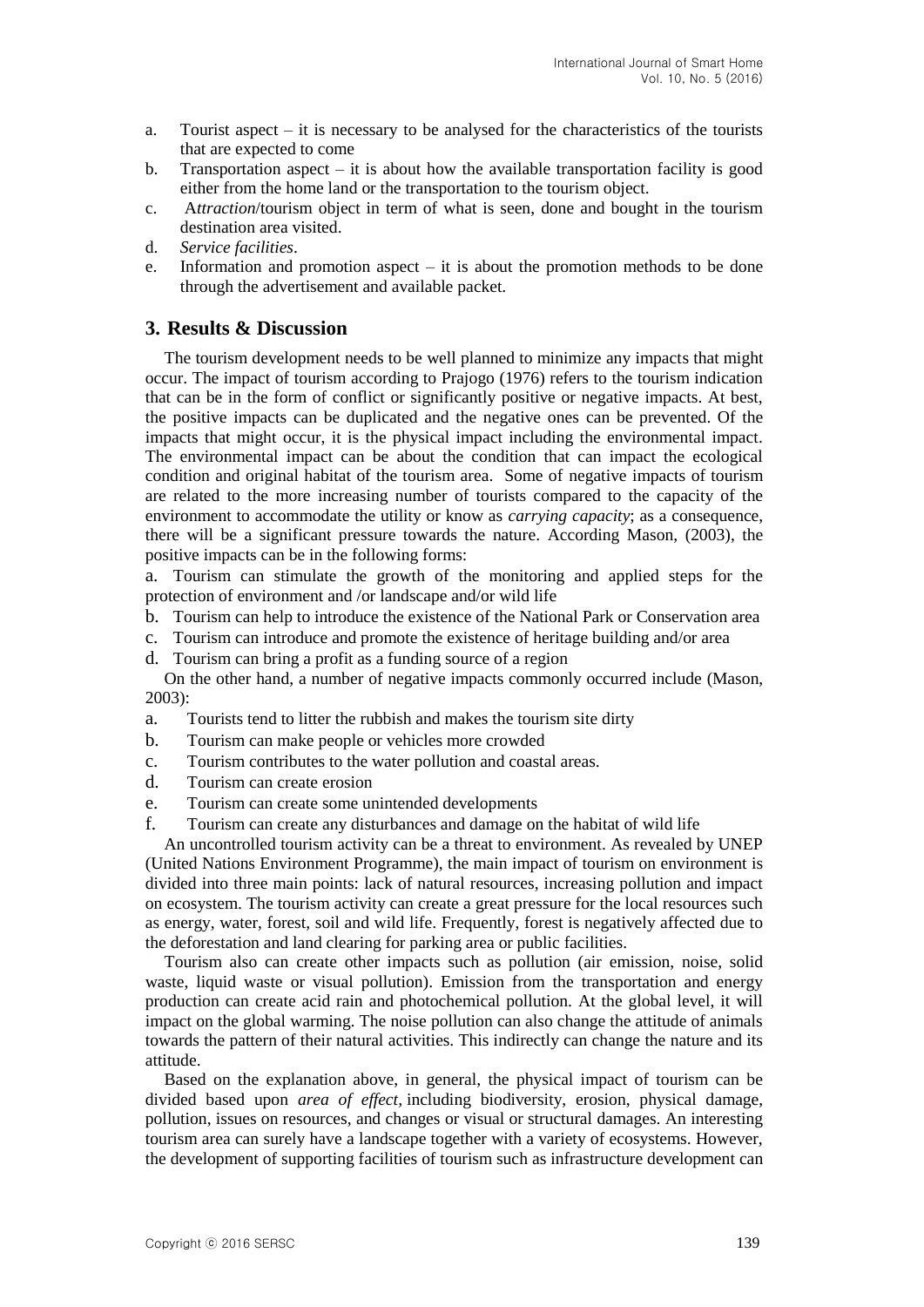cause soil and mineral degradation. In addition, the infrastructure development also annihilates the population of certain habitat in the area.

Different from other tourisms in which the impact is commonly directly seen and felt, nature-based ecotourism or tourism has an assumption that there will be no physical impact from the development of ecotourism. Coincided with the more increasing number of ecotourism, it cannot be denied that ecotourism will gradually bring an impact on economic, social or cultural dimension as well as on physical impact.

The impact can be in the form of negative or positive impact. As stated by Spillane (1996), the impacts of nature-based tourism are the water and air pollution, traffic density affecting the road condition and natural scenery impairment.

As mentioned in literature of Tourism Management Plan (2009), management of nature-based impact management can be divided into a number of types of control such as natural environment, fostered environment, sociocultural, and socioeconomic. Then, these controlling types are also divided based upon the location.

In Indonesia, the management of living environmental impact has been regulated in Law No.32 of 2009 on the Protection and Management of Living Environment. The analysis on the living environment, also known as Environmental Impact Assessment (IEA), is one of important aspects in making a decision on the development of a region both for industry, education and tourism. Some points studied in the EIA include physical-chemical, social, economic, sociocultural and community health aspects. Meanwhile, the aim of the protection and management of living environment is stated in Article 3 including:

- a. Protecting the territory of United State of Indonesia Republic from any contamination and/or the damage of living environment;
- b. Ensuring the safety, health and human life;
- c. Guaranteeing the life sustainability of living creatures and preservation of ecosystem;
- d. Maintaining the preservation of living environmental functions;
- e. Reaching harmony, alignment, and balance of living environment;
- f. Ensuring the fulfilment of justice for the today and future generation;
- g. Ensuring the fulfilment and protection of rights for living environment as a part of human rights;
- h. Controlling the utility of natural resources wisely;
- i. Realizing a sustainable development and
- j. Anticipating the global environmental issues

The initial step that needs to be done in the implementation of tourism is to observe the issues and identify the potentials of tourism development. The identification of the potential and drawbacks is conducted to collect the data and information that will be developed as a tourism destination area. The activity of the identification of the potentials and drawbacks includes the aspects of attraction and uniqueness of nature, ecological/environmental condition, social, cultural and economic condition and facilities and infrastructure of tourism activity.

Having identified the potentials and the drawbacks, the result of it is then analysed to obtain the priority description of the tourism development and the recommendation or directive of tourism development.

The analysis on the tourism potential is the strategy of the assessment of the potentials of the existing tourism attraction to obtain a description of strengths and weaknesses of any geosites in Gunungkidul Regency for drafting the priority of the tourism development from 13 geosites. In the analysis of the tourism potentials, the assessment given on the components of tourism in each geosite includes: (1) Attraction in the form of all attractions such as from nature, culture, things or activities that can attract the tourists to visit; (2) Amenities covering the facilities provided by the tourism object; and 3)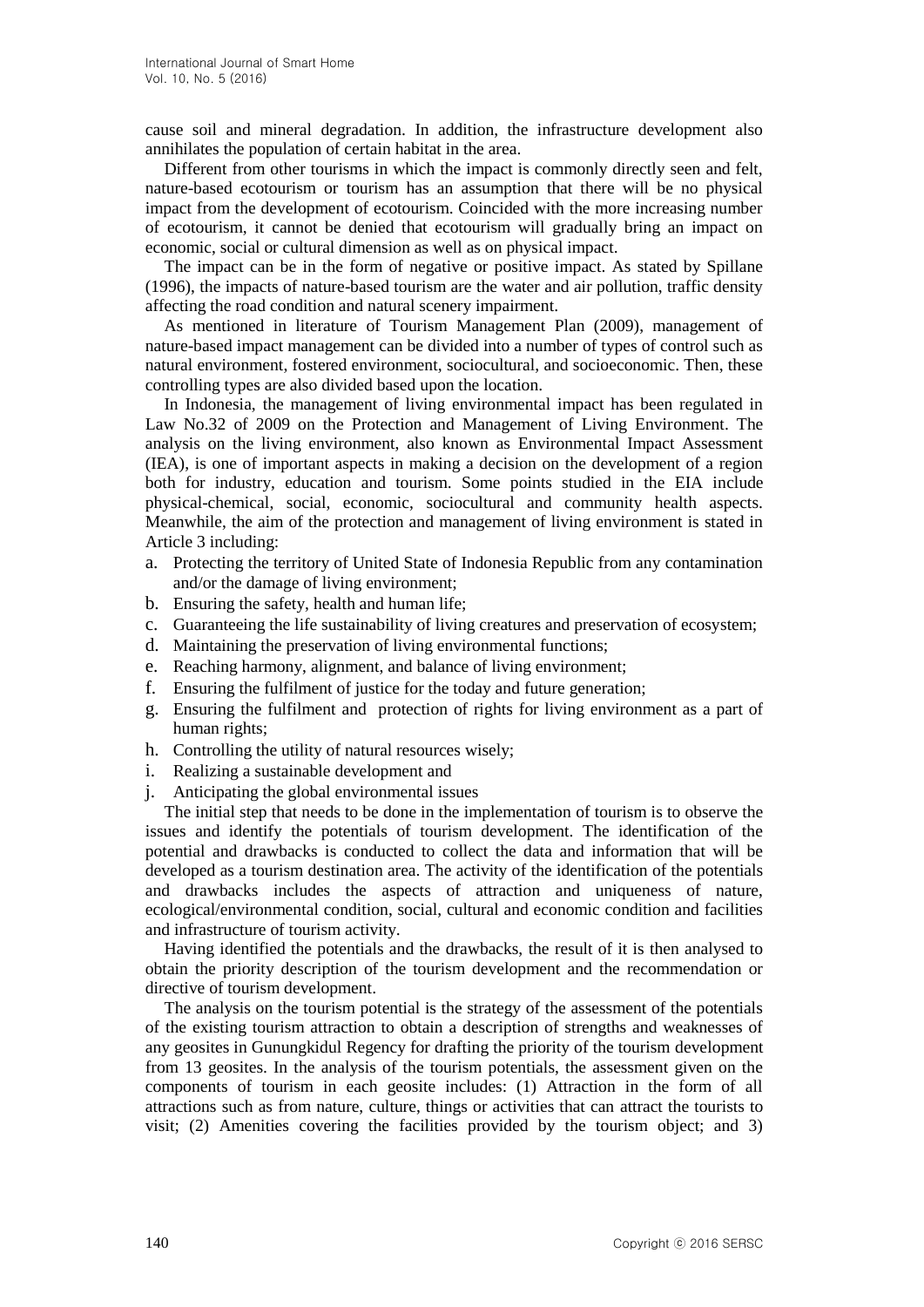Accessibilities, an issue to reach the tourism location. Based on the result of the analysis on the potential of tourism, the assessment can be obtained as seen in Table 1 below.

| $\mathbf N$    | Geosite                 | Compone                                  | Sub-Component                            | Score          | Weigh | Score            |
|----------------|-------------------------|------------------------------------------|------------------------------------------|----------------|-------|------------------|
| $\mathbf{O}$   | Ancient<br>Volcano      | nt                                       | Resource                                 | 5              | 20    | 100              |
|                |                         |                                          | Tourism activity                         | 5              | 20    | 100              |
|                |                         | Attraction                               | Cleanness of geosite                     | $\overline{2}$ | 10    | 20               |
|                | Nglanggera              |                                          | Comfort of geosite region                | 5              | 10    | 50               |
| 1              | n                       | Accessibility                            |                                          | 3              | 20    | 60               |
|                |                         | Supporting facilities and Infrastructure |                                          | 8              | 20    | 160              |
|                |                         | Total                                    |                                          |                |       |                  |
|                |                         | Score                                    |                                          | 28             | 100   | 490              |
|                | Sea Deposit<br>of       | Attraction                               | Resource                                 | $\overline{2}$ | 20    | 40               |
|                |                         |                                          | <b>Tourism Activity</b>                  | $\overline{0}$ | 20    | $\boldsymbol{0}$ |
|                |                         |                                          | Cleanness of geosite                     | $\mathbf{1}$   | 10    | 10               |
| $\overline{2}$ | Beginning<br>Miocene of |                                          | Comfort of geosite region                | 1              | 10    | 10               |
|                | Sambipitu               | Accessibility                            |                                          | 3              | 20    | 60               |
|                |                         |                                          | Supporting facilities and infrastructure | $\overline{2}$ | 20    | 40               |
|                |                         | Total                                    |                                          | 9              | 100   | 160              |
|                |                         | Score                                    |                                          |                |       |                  |
|                |                         |                                          | Resource                                 | $\overline{7}$ | 20    | 140              |
|                |                         | Attraction                               | Tourism activities                       | 5              | 20    | 100              |
|                | <b>Pindul Cave</b>      |                                          | Cleanness of geosite                     | 3              | 10    | 30               |
| 3              |                         |                                          | Comfort of Geosite region                | 5              | 10    | 50               |
|                |                         | Accessibility                            |                                          | 3              | 20    | 60               |
|                |                         | Supporting facilities and infrastructure |                                          | 9              | 20    | 180              |
|                |                         | Total                                    |                                          | 32             | 100   | 560              |
|                |                         | Score                                    |                                          |                |       |                  |
|                | Kalisuci<br>Cave        | Attraction                               | Resource                                 | 6              | 20    | 120              |
|                |                         |                                          | Tourism activities                       | 5              | 20    | 100              |
|                |                         |                                          | <b>Cleanness of Geosite</b>              | $\overline{2}$ | 10    | 20               |
| 4              |                         |                                          | Comfort of Geosite region                | $\overline{4}$ | 10    | 40               |
|                |                         | Accessibility                            |                                          | $\overline{3}$ | 20    | 60               |
|                |                         |                                          | Supporting facilities and infrastructure | 6              | 20    | 120              |
|                |                         | Total                                    |                                          | 26             | 100   | 460              |
|                |                         | Score                                    |                                          |                |       |                  |
|                |                         |                                          | Resource                                 | 6              | 20    | 120              |
|                | LuwengJom<br>blang      | Attraction                               | Tourism activities                       | 5              | 20    | 100              |
|                |                         |                                          | Cleanness of geosite                     | $\overline{2}$ | 10    | 20               |
| 5              |                         | Comfort of geosite region                |                                          | $\overline{4}$ | 10    | 40               |
|                |                         | Accessibility                            |                                          | 3              | 20    | 60               |
|                |                         |                                          | Supporting facilities and infrastructure |                | 20    | 80               |
|                |                         | Total<br>Score                           |                                          | 24             | 100   | 420              |
|                | Siung Beach<br>and      | Attraction                               | Resource                                 | 6              | 20    | 120              |
| 6              |                         |                                          | Tourism activities                       | $\overline{4}$ | 20    | 80               |
|                | Wediombo                |                                          | Cleanness of geosite                     | $\overline{2}$ | 10    | 20               |

### **Table 1. Study on the Potency of Tourism Attraction from 13 Geosites in Gunungkidul Regency**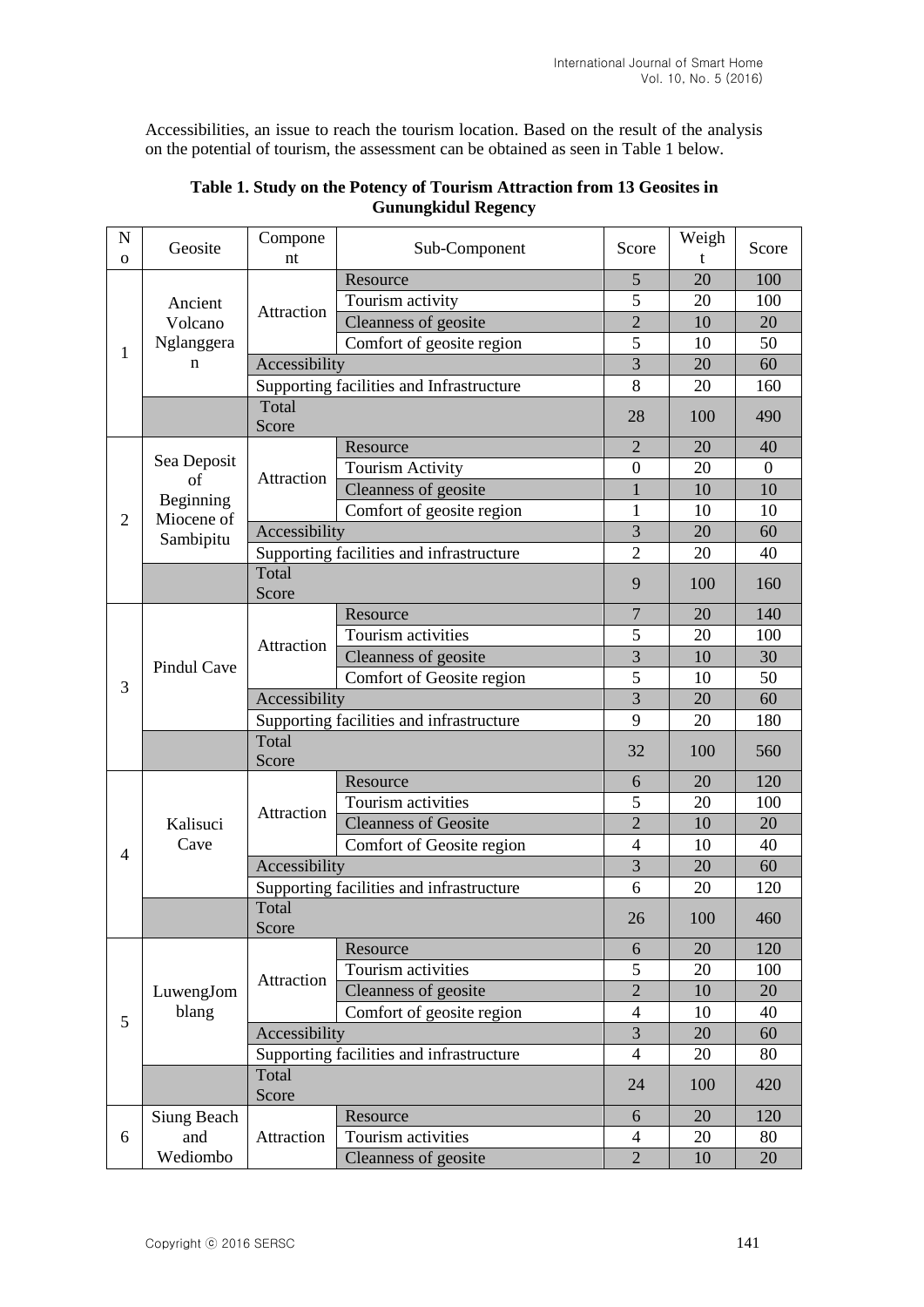|    | Beach              | Comfort of geosite region                |                                          | 5              | 10  | 50  |
|----|--------------------|------------------------------------------|------------------------------------------|----------------|-----|-----|
|    |                    | Accessibility                            |                                          |                | 20  | 20  |
|    |                    | Supporting facilities and infrastructure |                                          | 9              | 20  | 180 |
|    |                    | Total<br>Score                           |                                          | 27             | 100 | 470 |
|    |                    |                                          | Resource                                 | 3              | 20  | 60  |
|    | PurbaSaden         |                                          | Tourism activities                       | 3              | 20  | 60  |
|    |                    | Attraction                               | Cleanness of geosite                     | $\overline{2}$ | 10  | 20  |
| 7  | g<br>Valley        |                                          | Comfort of geosite region                | 4              | 10  | 40  |
|    |                    | Accessibility                            |                                          |                | 20  | 60  |
|    |                    | Supporting facilities and infrastructure |                                          |                | 20  | 40  |
|    |                    | Total<br>Score                           |                                          |                | 100 | 280 |
|    |                    |                                          | Resource                                 | $\overline{4}$ | 20  | 80  |
|    | Bleberan           |                                          | Tourism activities                       | $\overline{4}$ | 20  | 80  |
|    | Waterfall          | Attraction                               | Cleanness of geosite                     | $\overline{2}$ | 10  | 20  |
| 8  | (Sri Gethuk        |                                          | Comfort of geosite region                | 5              | 10  | 50  |
|    | Waterfall)         | Accessibility                            |                                          |                | 20  | 60  |
|    |                    |                                          | Supporting facilities and infrastructure |                | 20  | 180 |
|    |                    | Total<br>Score                           |                                          | 27             | 100 | 470 |
|    |                    |                                          | Resource                                 | $\overline{4}$ | 20  | 80  |
|    |                    | Attraction                               | Tourism activities                       | 5              | 20  | 100 |
|    | Jlamprong          |                                          | Cleanness of geosite                     | $\overline{2}$ | 10  | 20  |
| 9  | Cave               |                                          | Comfort of geosite region                | $\overline{4}$ | 10  | 40  |
|    |                    | Accessibility                            |                                          |                | 20  | 60  |
|    |                    | Supporting facilities and infrastructure |                                          |                | 20  | 60  |
|    |                    | Total                                    |                                          | 21             | 100 | 360 |
|    |                    | Score                                    |                                          |                |     |     |
|    | LuwengCok<br>ro    | Attraction                               | Resource                                 | $\overline{4}$ | 20  | 80  |
|    |                    |                                          | Tourism activities                       | 5              | 20  | 100 |
|    |                    |                                          | Cleanness of geosite                     | $\overline{2}$ | 10  | 20  |
| 10 |                    |                                          | Comfort of geosite region                | $\overline{4}$ | 10  | 40  |
|    |                    | Accessibility                            |                                          |                | 20  | 60  |
|    |                    | Supporting facilities and infrastructure |                                          |                | 20  | 60  |
|    |                    | Total<br>Score                           |                                          | 21             | 100 | 360 |
|    | Ngingrong<br>Cave  | Attraction                               | Resource                                 | 7              | 20  | 140 |
|    |                    |                                          | Tourism activities                       | 6              | 20  | 120 |
|    |                    |                                          | Cleanness of geosite                     | $\overline{2}$ | 10  | 20  |
| 11 |                    |                                          | Comfort of geosite region                | $\overline{4}$ | 10  | 40  |
|    |                    | Accessibility                            |                                          |                | 20  | 60  |
|    |                    | Supporting facilities and infrastructure |                                          |                | 20  | 80  |
|    |                    | Total<br>Score                           |                                          |                | 100 | 460 |
|    |                    | Attraction                               | Resource                                 | 6              | 20  | 120 |
| 12 | Wanagama<br>Forest |                                          | Tourism activities                       | 5              | 20  | 100 |
|    |                    |                                          | Cleanness of geosite                     | $\overline{2}$ | 10  | 20  |
|    |                    |                                          | Comfort of geosite region                | 4              | 10  | 40  |
|    |                    | Accessibility                            |                                          |                | 20  | 60  |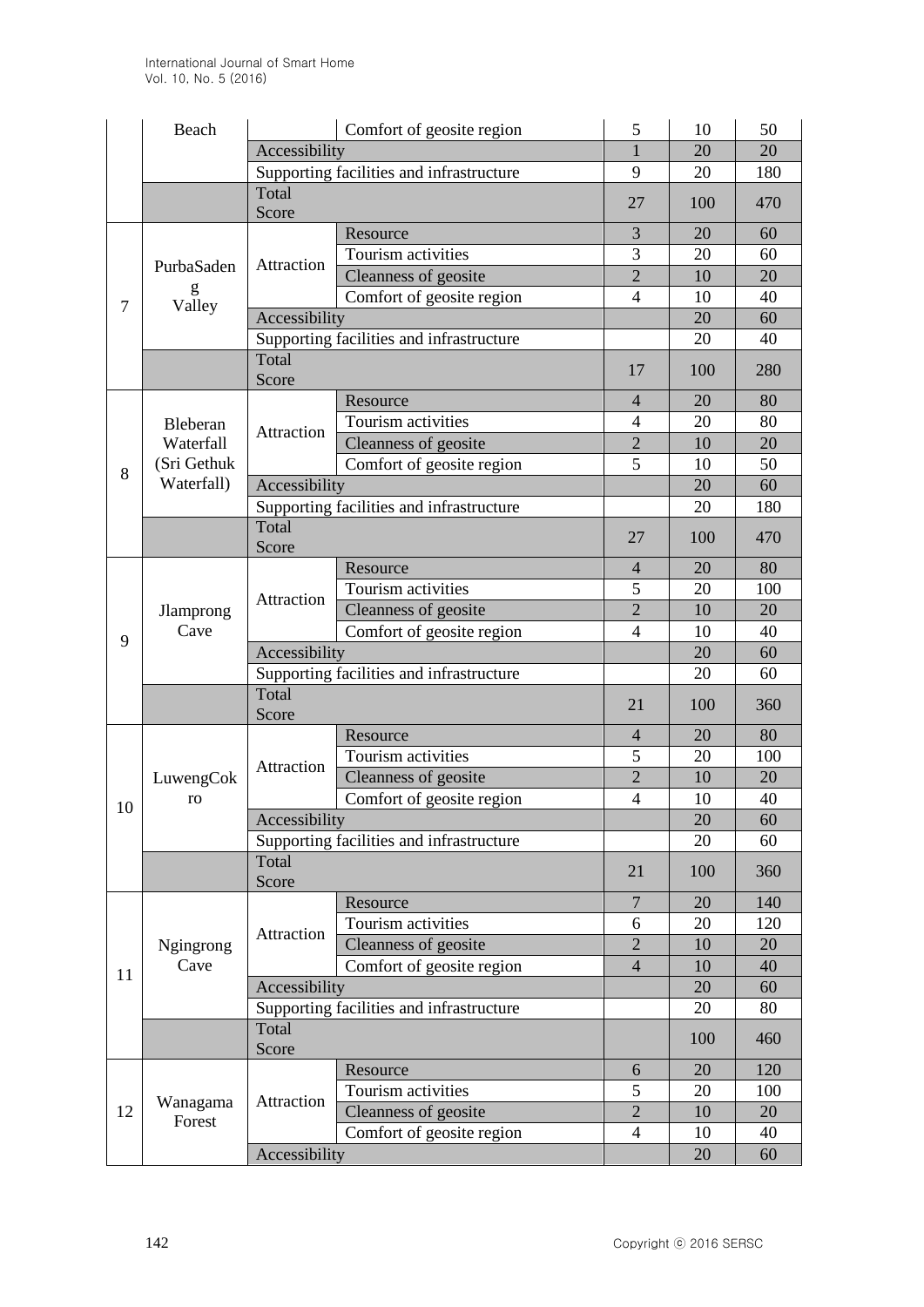|    |                      | Supporting facilities and infrastructure |                           |                | 20  | 100 |
|----|----------------------|------------------------------------------|---------------------------|----------------|-----|-----|
|    |                      | Total                                    | 25                        | 100            | 440 |     |
|    |                      | Score                                    |                           |                |     |     |
|    | Derivative<br>Forest | Attraction                               | Resource                  | 5              | 20  | 100 |
|    |                      |                                          | Tourism activities        | 5              | 20  | 100 |
| 13 |                      |                                          | Cleanness of geosite      | $\overline{2}$ | 10  | 20  |
|    |                      |                                          | Comfort of geosite region | 4              | 10  | 40  |
|    |                      | Accessibility                            |                           |                | 20  | 60  |
|    |                      | Supporting facilities and infrastructure |                           |                | 20  | 80  |
|    |                      | Total                                    |                           | 23             | 100 | 400 |
|    |                      | Score                                    |                           |                |     |     |

The abundance of geosite wealth in Gunungkidul regency needs to be responded through the accurate draft of development to make it entirely in line with the development plan of Gunungkidul Regency and in general can be beneficial for the improvement of community prosperity. Based on the assessment of potential of the development above, the priority of the development of the existing 13 geosites can be arranged as listed in Table 2.

**Table 2. List of Priority of Geosite Development in Gunungkidul Regency**

| N <sub>0</sub> | <b>Geosite</b>                             | <b>Total Score</b> |
|----------------|--------------------------------------------|--------------------|
| 1              | Pindul Cave                                | 560                |
| 2              | PurbaNglanggeran volcano                   | 490                |
| 3              | Siung Beach and Wediombo Beach             | 470                |
| 4              | Bleberan Waterfall (Sri Gethuk Waterfall)  | 470                |
| 5              | Kalisuci Cave                              | 460                |
| 6              | Ngingrong Cave                             | 460                |
| 7              | Wanagama Forest                            | 440                |
| 8              | LuwengJomblang                             | 420                |
| 9              | <b>Derivative Forest</b>                   | 400                |
| 10             | <b>Jlamprong Cave</b>                      | 360                |
| 11             | LuwengCokro                                | 360                |
| 12             | Ancient valley of Sadeng                   | 280                |
| 13             | Sea Deposit of beginning Miocene Sambipitu | 160                |

Spatially, the list of priority can be seen in Figure 4.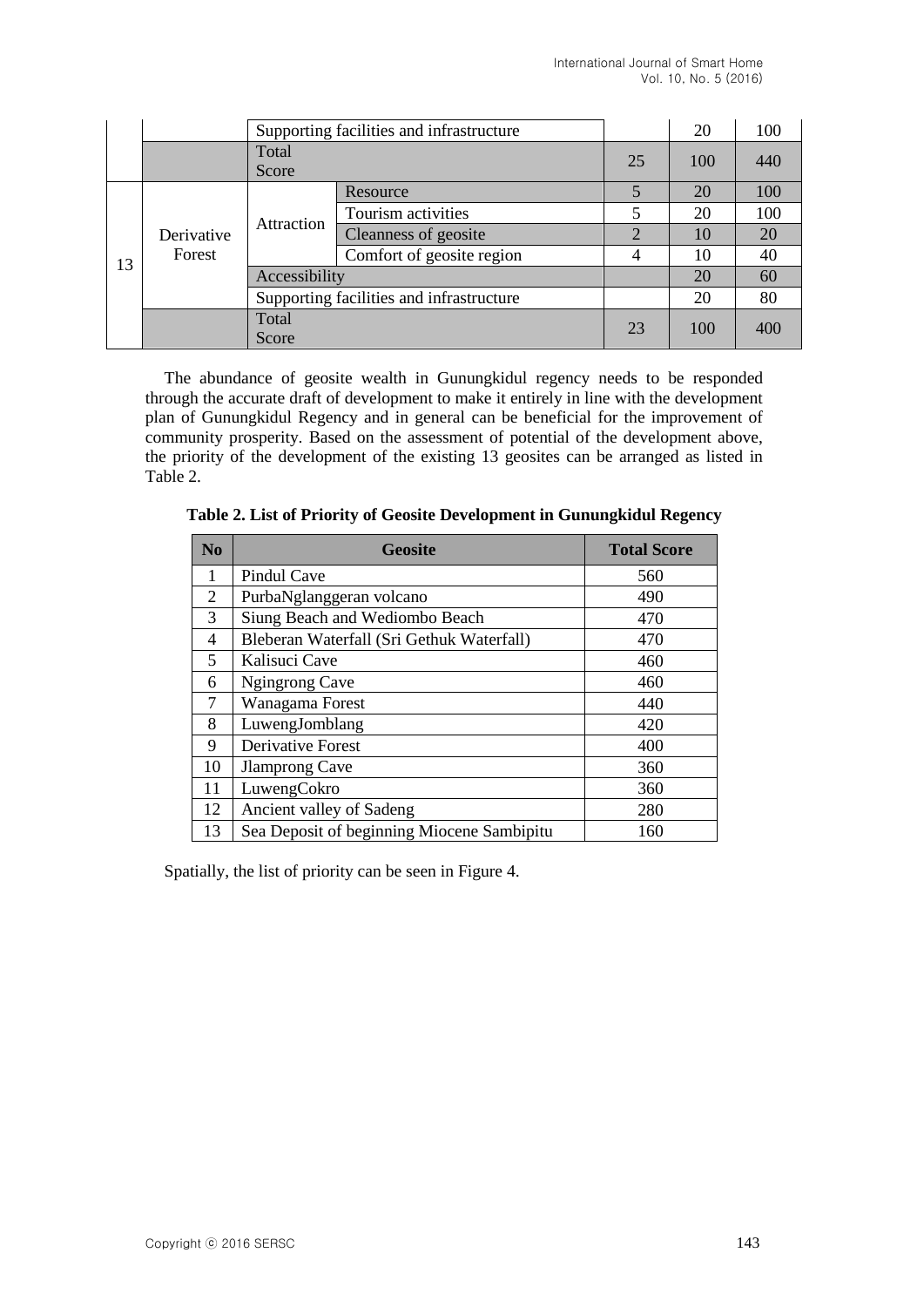

**Figure 4. The Priority of Geosite Development in Gunungkidul Regency** 

Each of geosites in Gunungkidul Regency has its own uniqueness and high attraction to be developed as a geotourism. Geosite of Pindul Cave, in this case, has some excellences for being greatly supported by community in its potential development making the assessment in the sociocultural aspect so high. Recently, geosite of Pindul Cave has been developed as a tourism object by local community through a number of KelompokSadarWisata (Tourism-Aware Group) developed in Bejiharjo Village, an area in which the Pindul cave is located in. This group independently organizes and develops a tourism offer in the geosite of Pindul Cave and correlate with some other potential nearby. The commitment of community to manage the tourism activity here shows their awareness and concern to the potential of the existing geosite. Even, it proves their concern in the social and economic improvement in this area. This then brings an opportunity for the highly significant tourism development that gives an assurance for the achievement of the development of this potency as a tourism attraction. This condition is in line with the statement of Page and Ross (2002) that the support of the stakeholder plays a significant role in the achievement of the development of tourism attraction of an area.

From the general description about the condition and profile of geosite in Gunungkidul Regency and by considering the external factor (opportunity and threat), the SWOT analysis on the development of geotourism of Pindul Cave is formulated as follows:

- a. Strength (S)
	- 1) Abundant geosite wealth
	- 2) High *geodiversity*
	- 3) Variation of potential of other tourism attractions around the geosite of Pindul Cave
	- 4) The more increasing number of visitors to geosite of PindulGeosite
	- 5) The development of community commitment to manage the geosite of Pindul Cave as the tourism object
	- 6) Great support and development of geotourism
	- 7) Rapidly developed promotion of geosite of Pindul Cave for tourists
- b. Weaknesses (W)
	- 1) Low understanding of community about the geopark concept
	- 2) The poor effort of geotourism management
	- 3) The low coordination in geotourism management among the stakeholders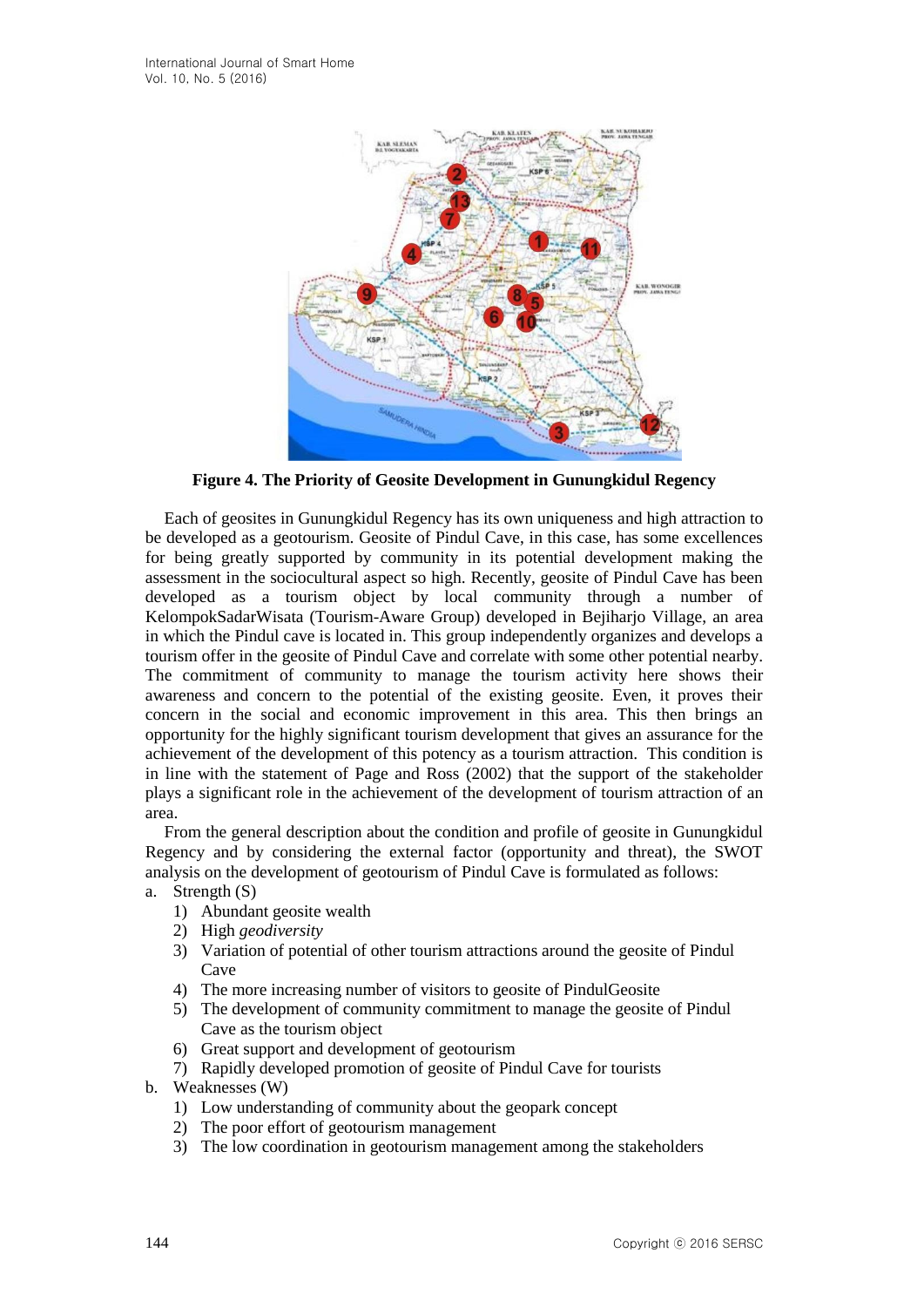- 4) Lack of geotourism promotion
- 5) Less developed diversification of tourism in responding *geodiversity*
- c. Opportunity (O)
	- 1) The support of Regulation of Minister of ESDM RI No. 17 of 2012 on the Establishment of Karst Landscape Region
	- 2) The support of Law No.11 of 2010 on Tourism
	- 3) The support of Law No. 26 of 2007 on Spatial Plan
	- 4) The support of Law No. 23 of 2014 on the Local Government of the Chapter of Mining Permit
	- 5) The support of Law No. 11 of 2013 on Cultural Site
	- 6) The support of Local Regulation of Special District of Yogyakarta (DIY) No.1 of 2012 on the Master Plan of Tourism Development in the period of 2012-2015.
	- 7) The support of Local Regulation of DIY No. 62 of 2012 on the Conservation of Cultural Heritage and Cultural Site
	- 8) The support of local regulation of Gunungkidul Regency No. 5 of 2013 on the Tourism Implementation
	- 9) Geopark Region of Mount Sewu listed in Global Geopark Network
	- 10) The increase of tourist interest both as domestic and as foreign tourists
	- 11) Advanced technology
- d. Threat (T)
	- 1) The high interest of community to mine the geosite
	- 2) Lack of monitoring and protection to the areas surrounding the geosite
	- 3) Lack of understanding and awareness of community towards the environment conservation

From the SWOT analysis above, a strategy of geosite development can be formulated as seen in Table 3 below.

| <b>Strategy of SO Development</b> |                                            | <b>Strategy of ST Development</b> |                                              |  |
|-----------------------------------|--------------------------------------------|-----------------------------------|----------------------------------------------|--|
| 1.                                | Identifying the geosite condition          | 1.                                | Improving the understanding and awareness    |  |
| 2.                                | Documenting and publishing the             |                                   | of community about the importance of         |  |
|                                   | uniqueness of geosite                      |                                   | environment conservation                     |  |
| 3.                                | Formulating the plan of geotourism         | 2.                                | Formulating the plan of geosite              |  |
|                                   | development in a synergic manner with      |                                   | conservation/preservation                    |  |
|                                   | any potentials of other tourism attraction | 3.                                | Formulating the plan of restoration of       |  |
|                                   | by maintaining the conservation and        |                                   | damaged geosite                              |  |
|                                   | sustainability of geosites                 | 4.                                | Formulating the plan of management and       |  |
| 4.                                | Formulating a model of geotourism          |                                   | development of tourism areas under an        |  |
|                                   | management with community                  |                                   | integrated management                        |  |
|                                   | involvement                                |                                   |                                              |  |
| 5.                                | Using the advanced technology in the       |                                   |                                              |  |
|                                   | efforts of geotourism management           |                                   |                                              |  |
|                                   | <b>Strategy of WO Development</b>          |                                   | <b>Strategy of WT Development</b>            |  |
| 1.                                | Improving the understanding of             | 1.                                | Improving the understanding and awareness    |  |
|                                   | community about the geopark concept        |                                   | of community about the importance of         |  |
| 2.                                | Formulating the plan of geotourism         |                                   | environmental preservation                   |  |
|                                   | management in accordance with the          | 2.                                | Formulating the plan of geosite conservation |  |
|                                   | geopark concept                            | 3.                                | Developing the diversification in responding |  |
| 3.                                | Formulating the model of integration of    |                                   | geodiversity                                 |  |
|                                   | geotourism management                      |                                   |                                              |  |
| 4.                                | Formulating the plan of promotion and      |                                   |                                              |  |
|                                   | marketing the geotourism                   |                                   |                                              |  |
|                                   | 5. Developing the diversification in       |                                   |                                              |  |

### **Table 3. Strategy of Geosite Development Based Upon SWOT Analysis**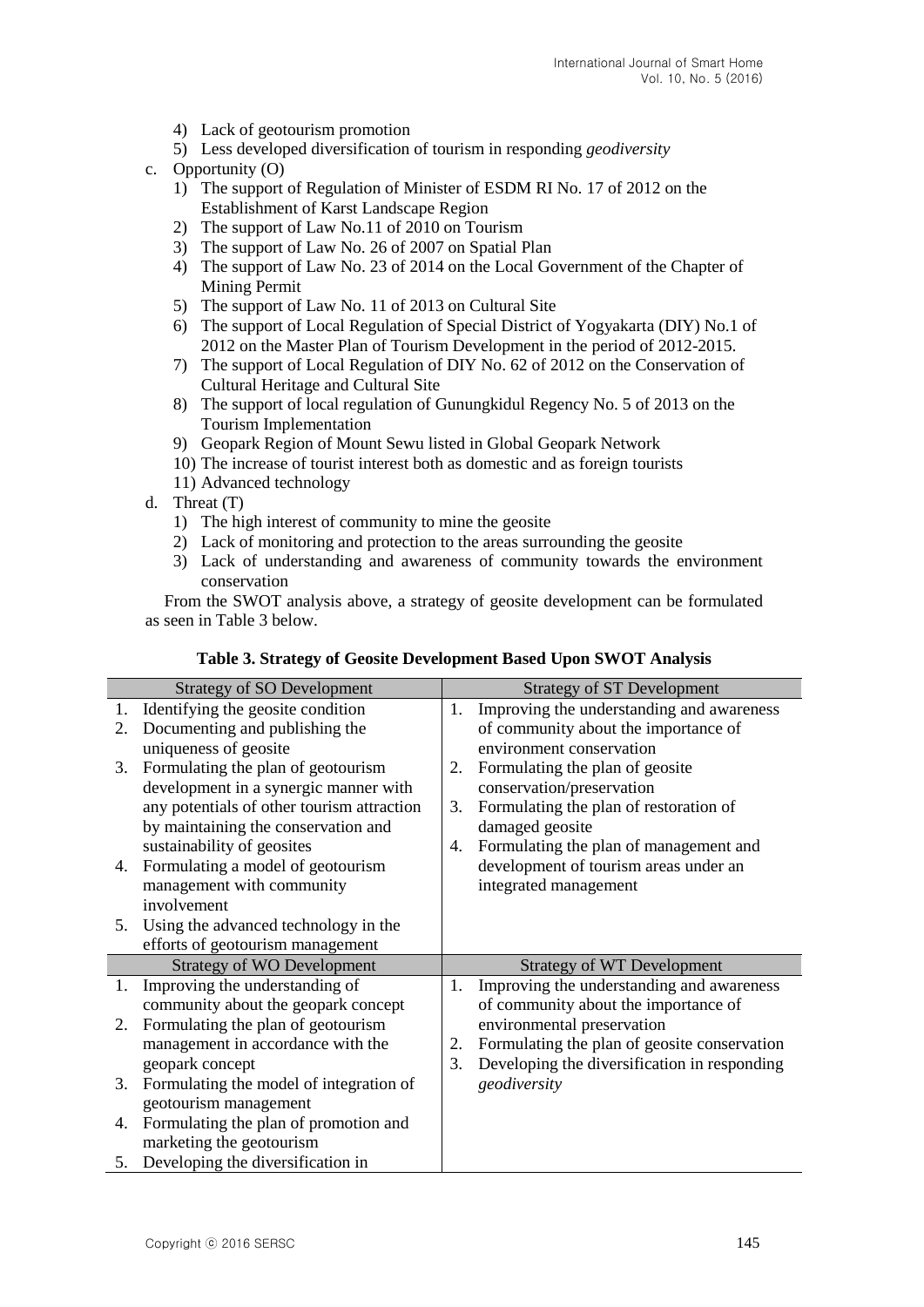#### responding *geodiversity* 6. Utilizing the advance of technology in the effort of geotourism management

# **4. Conclusion & Future Works**

The high spread of geosites and a number of other non-geosite tourism attraction objects in Gunungkidul Regency become the base of needs for the directive issuance towards the tourism development both in macro and micro scope. The directive of the macro development refers to a directive of tourism development in Gunungkidul regency to ensure the synergy of the tourism development with the development of Gunungkidul regency in general. It also to ensure the implementation of the development of the tourism attraction objects in Gunungkidul regency integrally. The directive of the micro development, meanwhile, is the one of tourism developments in a smaller scope in which later it needs to be detailed to be a more technical directive of development of tourism attraction object.

### **4.1. Directive of Macro Geotourism Development**

Viewed from the potential and the directive of the tourism development by Local Government of Gunungkidul Regency particularly related to the destination of nature tourism, the geotourism area is more appropriate to be developed as the sustainable environment and community culture-based tourism objects in accordance with the geopark concept - a concept of a sustainable tourism development aimed to support any attempts of environmental preservation (nature and culture) and to enhance the community participation in management. By doing so, it can bring a benefit in terms of economic education to the community and local government.

Based on the consideration above, the directive of the macro development of Geotourism is formulated as follows.

- a. **Providing experience and education to tourists** that can broaden the understanding and appreciation towards the tourism destination. The education is given through the understanding about how important the environmental preservation is. This can be done by providing the nature and environment as an original, beautiful and preserved tourism object. The experience is given through the creative tourism activities along with the prima service.
- b. **Minimizing the negative impact on the environmental characteristics and culture**  in the area visited. This can be done through the tourism plan that does not damage the environment but still considers the environmental preservation in its attraction development.
- c. **Involving the community in the management and implementation of tourism activities** in some areas of geosite, community has been involved as the active actor in tourism area; hence, the community development in further tourism development is no longer something new.
- d. **Providing economic benefits particularly for local community.** For this, the ecotourism activity must be profitable. The involvement of community as an active manager of tourism activity is an evidence that the tourism development in this village can bring an economic benefit in the real improvement of community prosperity.
- e. **Being survivable and sustainable.** This can be a main concern in the effort of further development of tourism activity and facilities in Gunungkidul Regency

From the directives above, the geotourism development must consider 5 (five) basic principles: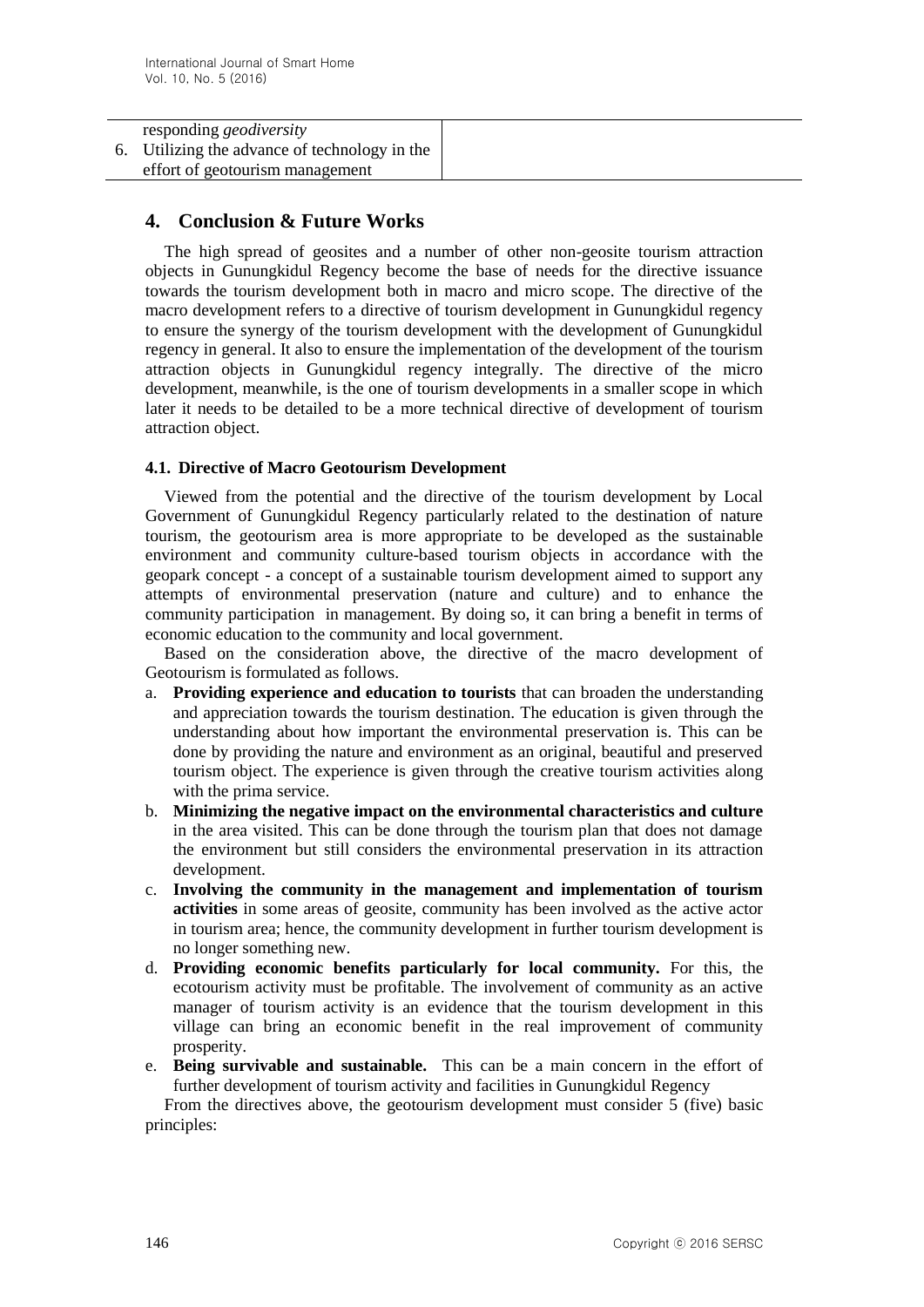### a. **Conservation**

The principle of conservation in ecotourism refers to an activity of ecotourism that does not impact on the damage and contamination of local environment and culture. One of the ways to implement this principle is by utilizing the energy-saving local resources managed by people nearby. It is not only community but also tourists to respect and participate in the natural and cultural conservation in the area visited. Much better, if the revenue from the ecotourism can be used for the preservation activity at the local lave. For example, certain percent of the profit is contributed to buy garbage cans and pay someone managing the waste.

### b. **Education**

The tourism activity should provide an educational element. This can be done through a number of ways including by providing interesting information such as the name and the advantage of plants and animals living around the tourism area, leaves used for medicine or in daily life or the trust and custom of local community. The educational activity for the tourists will encourage the effort of natural or cultural conservation. This activity can be supported by some tools such as brochure, leaflet, and booklet or information board.

### c. **Tourism**

Tourism is an activity containing the recreational elements with various motivations of tourists to visit a location. Ecotourism also must contain this element. Therefore, the product and tourism service located nearby must provide an enjoyable element to be marketable and acceptable in market.

### d. **Economy**

Ecotourism also provides an economic opportunity for the community and even a number of the tourism travels can use some local resources such as transportation, accommodation and guide service. The ecotourism implemented must provide revenues and profit to survive. To realize it, the most important thing is by providing the best and qualified service and product of tourism. To do so, it will be better if the revenue from tourism is not only used for the conservation program but also to help to broaden the knowledge of local community such as the development of competency through the training to improving the types of business/attraction presented at village level.

### e. **Participation of Local Community**

Participation of community might appear when the nature/culture has given a direct benefit for the community. To do so, they need to be managed and maintained. This is a mutual relation between tourism attraction and management of benefits obtained from ecotourism and participation. The community participation plays an essential role for the success of ecotourism in a tourism destination area. This can be started from awareness by not expecting too much that government will do anything as the community also have an equal role in doing the development in their area. Participation in tourism activity will bring a direct benefit for community both from natural preservation and from economic sector. If the nature is kept preserved and clean, the natural preservation could be enjoyed well. Being participated in the tourism activity can also bring some benefits economically.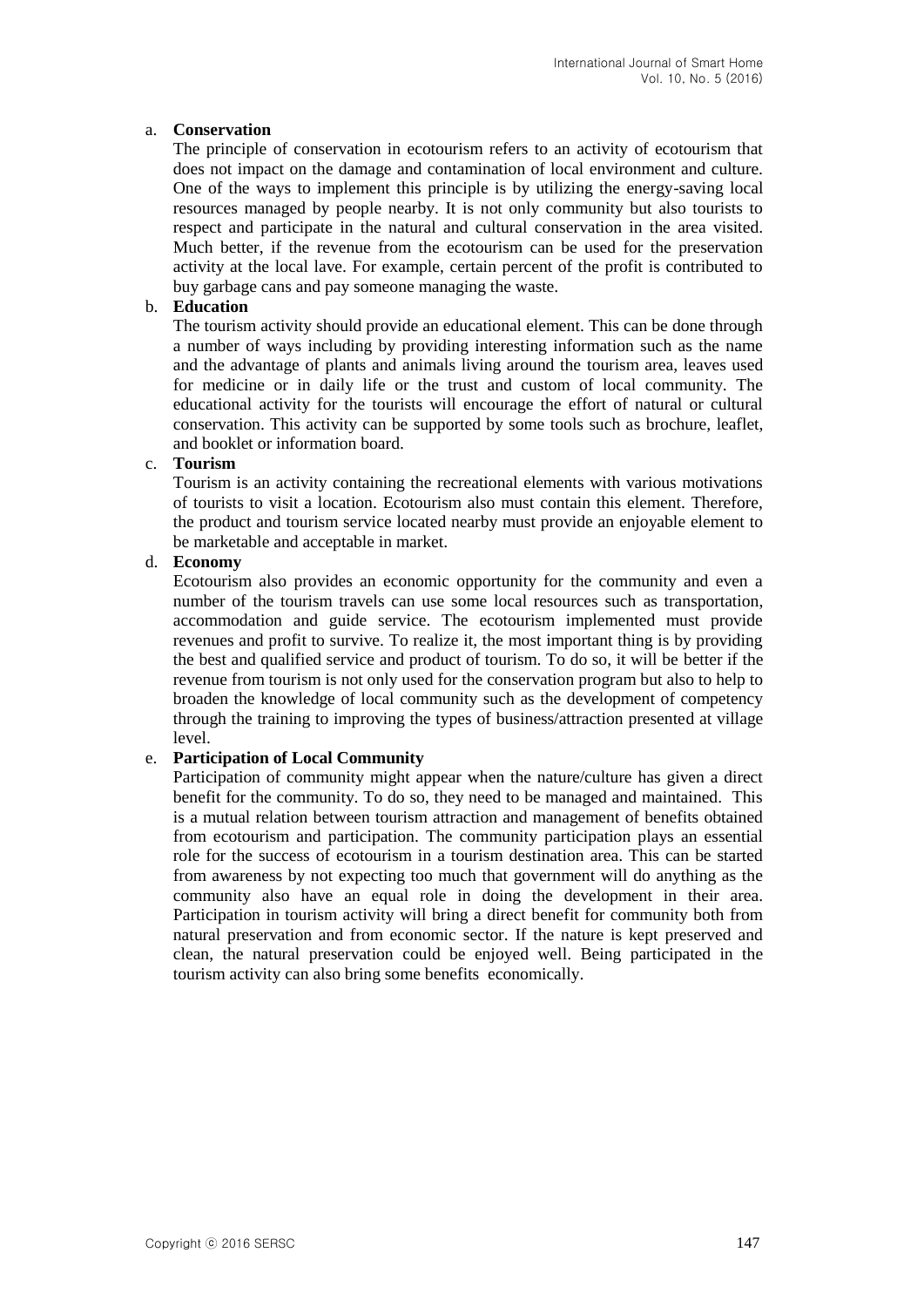

**Figure 5. Macro Concept of Geotourism Development**

The directive above becomes a consideration in formulating the concept of geotourism development in accordance with the geopark concept. Based on this concept, the geotourism development must include the physical environment, social and cultural aspects as seen in Figure 5.

Environment and Sociocultural-Based Tourism is a tourism activity conducted in the natural places and brings a contribution to the natural preservation and the improvement of local community welfare. The development of this concept directly gives an access to all people to see, know and enjoy the natural, intellectual and local cultural experience for more focused on three main things:

- a. The natural or ecological sustainability
- b. Providing economic benefit
- c. Acceptable in social life of community

#### **4.2. The Directives of the Micro Development of Geotourism**

In addition to the macro concept, the geosite management a tourism destination must also be implemented in terms of attraction, accessibility and amenities as seen in Figure 6.



#### **Figure 6. Macro Concept of Geotourism Development**

- a. Concept of the Development of Geotourism Attraction The development of the tourism attraction in the area of geosite needs to be prioritized on the attraction related to the environment and integrated with any potentials of the tourism attraction surrounding. Thus, the development of the attraction is planned in macro and can be managed in the form of tourism package. With this concept, it is expected that the potential of the tourism attraction can improve the economic level of the area using the cross-subsidy.
- b. Concept of the Development of Geotourism Accessibility The development of tourism accessibility needs to consider the directive of the development of macro accessibility in the region of Gunungkidul in common. The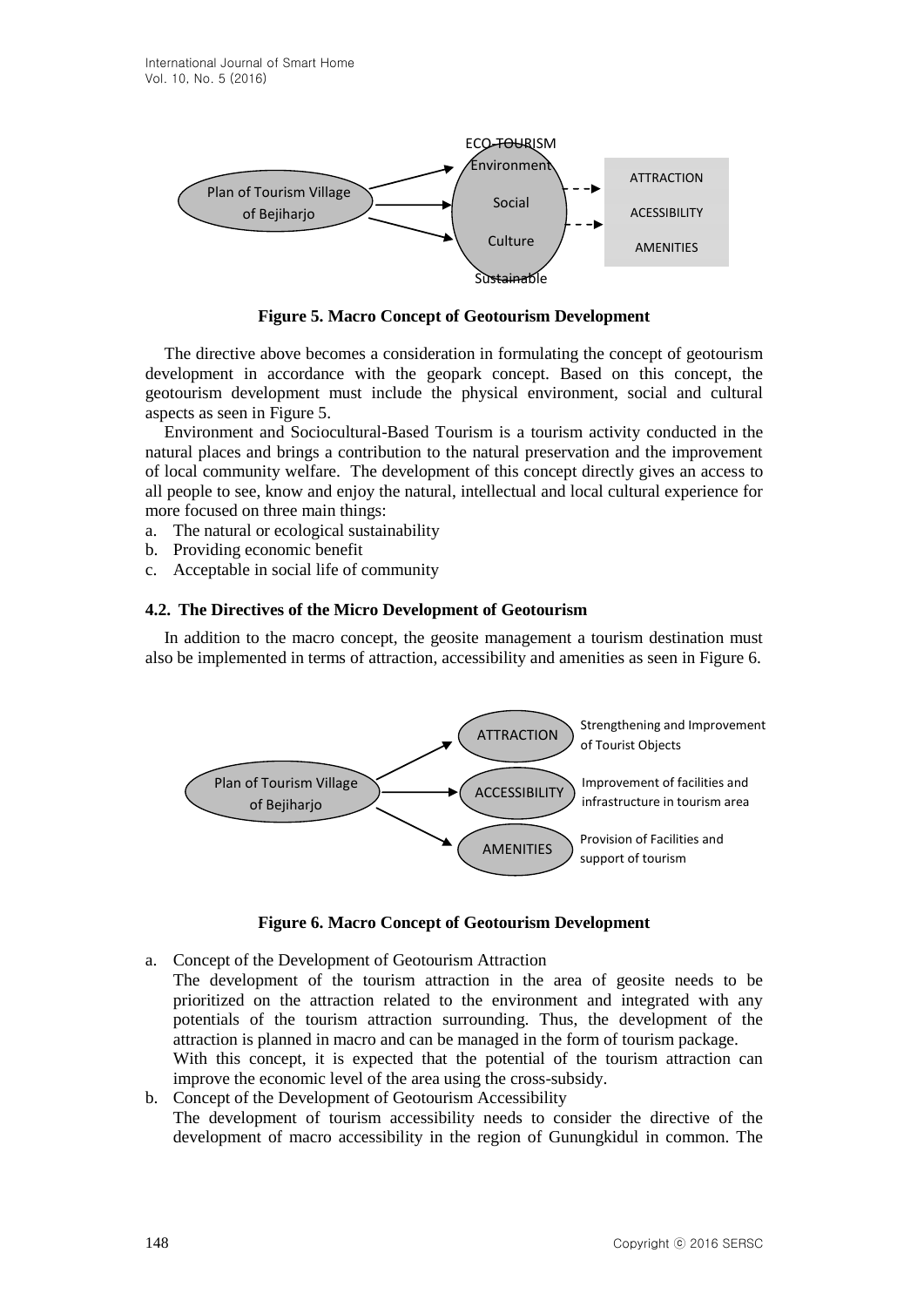access in the area of geosite is also necessary to be developed integrally and linked with other tourism objects.

c. The Concept of Geotourism Amenities Development

Amenities or supporting facilities of tourism in the area of geosite are developed by providing a very wide opportunity for the improvement of social prosperity in general.

#### **Acknowledgment**

This research is supported by the grant from Ministry of Higher Education (DIKTI) of the Republic of Indonesia according to the letter of agreement on the national strategic research assignment for private college lecturer number 014/HB-LIT/III/2015, March 25, 2015.

### **References**

- [1] P. Dan, K. Ekowisata and B. Masyarakat, "Cooperation Directorate of Tourism Products.Directorate General of Tourism Destination Development Ministry of Culture and Tourism and WWF-Indonesia", Jakarta Anonym, **(2009)**.
- [2] R.W.V. Bemmelen, "Geology of Indonesia",*MartinusNijhoff.* The Hague, Netherland, vol. IA, **(1949)**.
- [3] B. Brahmantyo and K. Geomorfologi, " Laboratorium Geomorfologi *InstitutTeknologi Bandung,* Bandung. **(2006)**.
- [4] C. Cooper, J. Fletcher, D. Gilbert, S. Wanhill and R. Shepherd, "Tourism: Principles and Practice", 2 ndEd. Pearson Education Limited. England, **(1998)**.
- [5] A. Dimjati, "ProdukPariwisata: Pengembangan Ekowisata (WisataEkologi)", Department of Tourism Arts and Culture. Jakarta, **(1999)**.
- [6] C. Fandeli and M. Nurdin, "Pengembangan Ekowisata Berbasis Konservasi di Taman Nasional.",Faculty of Forestry, GadjahMada University, Centre for Tourism Studies UGM and the Ministry of Environment.Yogyakarta, **(2005)**.
- [7] C. M. Hall, "Tourism Planning: Policy, Processes and Relationships", Pearson Education Limited. England, **(2000)**.
- [8] E. A. C. Hamid, "Dasar-Dasar Pengetahuan Pariwisata", Yayasan Bhakti Membangun. Jakarta, **(1996)**.
- [9] T.A. Hose, "Geotourism, or can tourist become casual rockhounds", In Bennet, M.R., Doyle, P., Larwood, J.G. and Prosser, C. (eds) Geology On Your Doorstep. Geological Society, London, **(1996)**.
- [10] T. Hose, "European Geotourism An Overview of the Promotion of Geoconservation through Interpretative Provision", Bad Urach: Symposium "ZukunftsfähigerGeotourismus – EinBausteinzurlokalen Agenda 21, **(2000)**.
- [11]R.K.T.Ko, "ObyekWisataAlam: PedomanIdentifikasi, Pengembangan, Pengelolaan, PemeliharaandanPemasaran.", Yayasan Buena Vista. Bogor, **(2001)**.
- [12] H. Kodhyat, "SejarahPariwisatadanPerkembangannya di Indonesia", PT GramediaWidiasarana Indonesia. Jakarta. **(1996)**.
- [13] H. Lehmann, "Morphologische Studien Auf Java", *GeographisheAnhandlungen*9, **(1936)**, pp. 15-67.
- [14] E. Marlina, "Prospek Pengembangan Pariwisata di Kabupaten Gunungkidul", DIY, Journal PILAR. ISSN 1829-76412013, vol 08. no 2, **(2013)** October.
- [15] H. Marpaung, "PengetahuanKepariwisataan", Revised Ed. Alfabeta. Bandung, **(2002)**.
- [16] S. J Page and K. D. Ross, "Ecotourism. Pearson Education Limited", England, **(2002)**.
- [17]R. Permadi, "Potensi Situs-Situs WarisanGeologi di Area Kars GunungSewuSebagaiPendukung Dan PeluangPengembangan*Geopark* Di Indonesia UntukAsetGeowisataKreatif**.",** Department of Geological Engineering, Diponegoro University. Semarang, **(2014)**.
- [18] E. Reynard, "Géomorphositesetpaysages, in Géomorphologie, Relief, processus, environnement, 3/2005 | 2005, misenligne le 01 octobre 2007, consulté le 13 octobre 2012. URL: http://geomorphologie.revues.org/338 ; DOI : 10.4000/geomorphologie.3382005a, **(2015)**.
- [19] E. Reynard, "Geomorphological sites, public policies and property rights", Conceptualization and examples from Switzerland, in Il Quaternario, vol. 18, no.1, **(2005)**, pp. 321-330.
- [20] G. Sudarto,"Ekowisata:Wahana Pelestarian Alam, Pengembangan Ekonomi Berkelanjutan, dan Pemberdayaan Masyarakat", YayasanKalpataruBahari. Bekasi, **(1999)**.
- [21]R. G. Soekadijo, "Anatomi Pariwisata: Memahami Pariwisatasebagai 'Systemic Linkage", PT GramediaPustakaUtama. Jakarta, **(2000)**.
- [22] Surjanto, "KamusIstilah Pariwisata", Language Development Centre. Jakarta, **(1985).**
- [23]B. Wiwoho, P. Ratna and H. Yullia, "Pariwisata, Citra, danManfaatnya", PT Bina Rena Pariwara. Jakarta, **(1990)**.
- [24] Wood" Human Relations",SAGE Publications. London, **(2002)**.